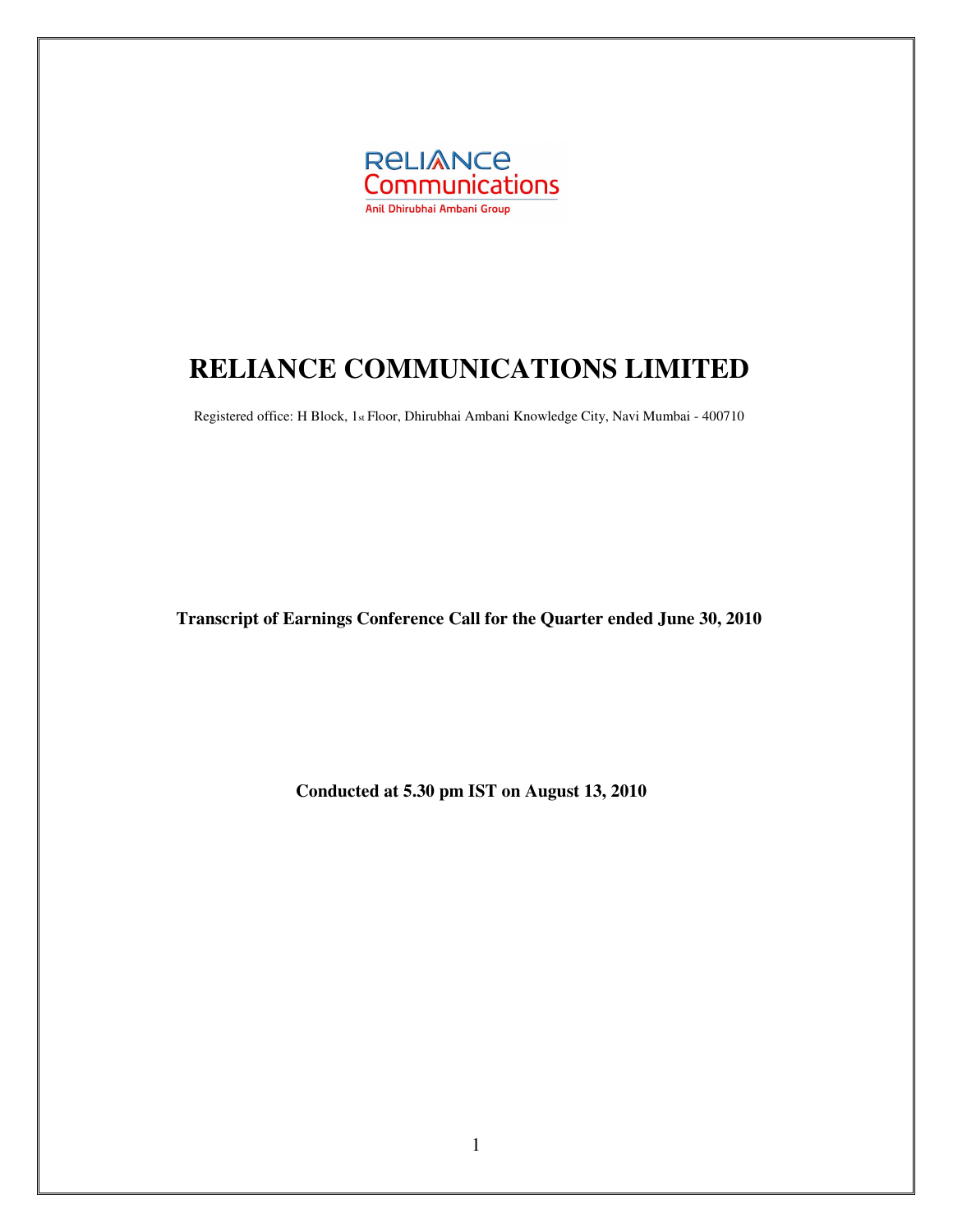#### **Operator:**

Thank you for standing by and welcome to Reliance Communications' global earnings conference call on the Reliance Audio Conferencing platform.

This call is hosted by UBS.

At this time, all the participants are in listen-only mode. There will be a presentation followed by a question and answer session at which time if you wish to ask a question, please press \*1 on your telephone. Please be advised, this conference is being recorded today.

Now, I would like to hand the conference over to Mr. Suresh Mahadevan of UBS, over to you sir.

#### **Suresh Mahadevan:**

Thank you. Good morning, afternoon or evening, ladies and gentlemen. We at UBS are pleased to host this call for the first quarter FY2011 results of Reliance Communications.

Today, we have the senior management from Reliance Communications led by Mr. Satish Seth along with other colleagues namely Mr. Syed Safawi, Mr. Punit Garg, Mr. George Varghese, Mr. Inder Bajaj, Mr. Sanjay Behl and Mr. Arvind Narang.

The call will begin with some key observations by Mr. Seth followed by a question-andanswer session. I must remind you that the overview and discussions today may include some forward-looking statements that must be viewed in conjunction with the risks that the company faces.

I hand over the call now to Mr. Satish Seth. Thank you.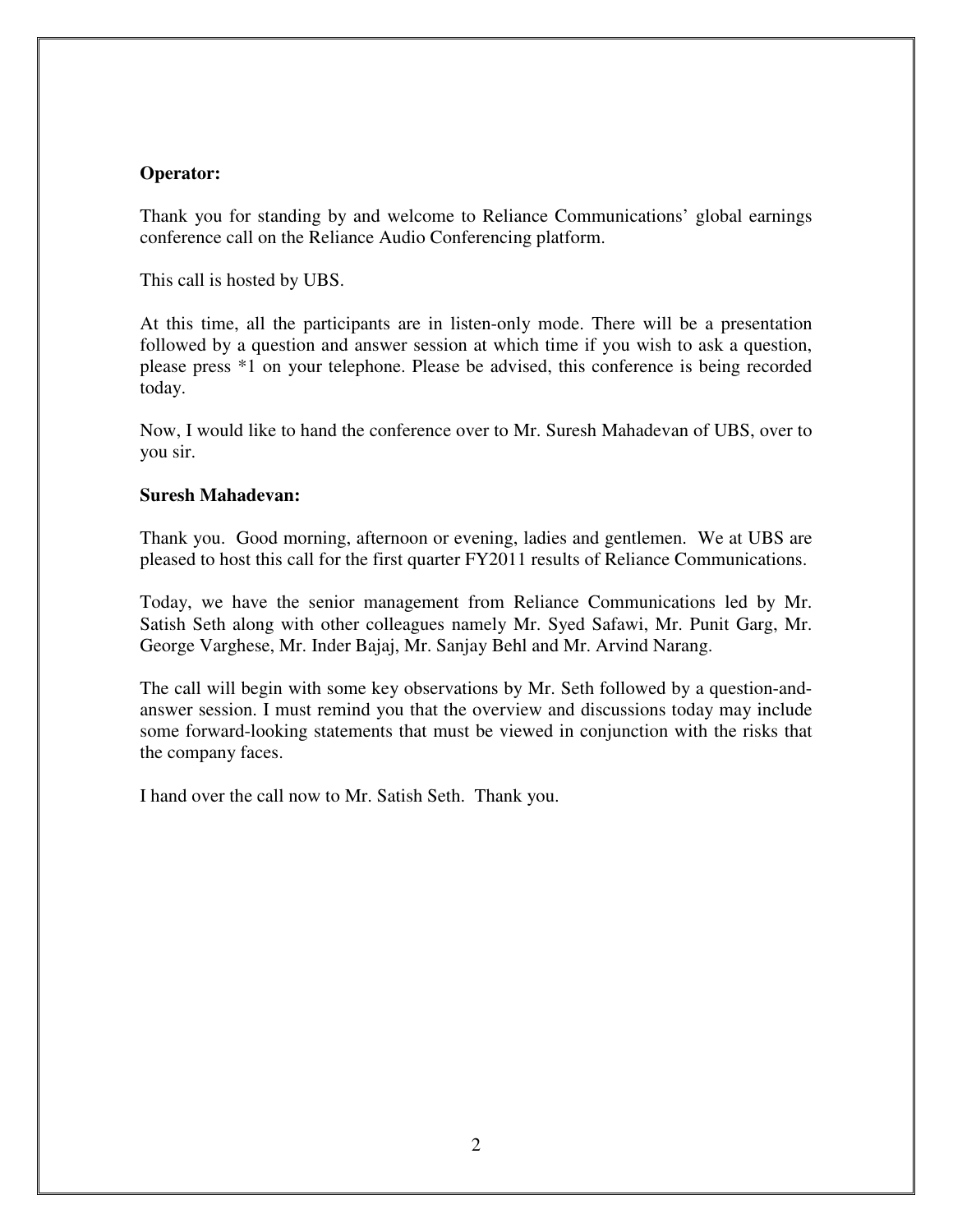#### **Satish Seth:**

Thank you, Suresh.

I welcome all of you to this earnings call to discuss Reliance Communications' financial performance for the first quarter ended June 30th 2010.

The first quarter of financial year 2011 has witnessed some path breaking happenings not only in the industry but also at the Company level. We have taken up some extremely significant initiatives that will lead Reliance Communications to a sustained and positive growth, with enhanced operational and financial capabilities in the coming future.

We shall share more details with you on these developments during the call, but let me first give you a brief update on the Indian telecom sector. India continues to be one of the fastest growing telecom markets globally. The momentum of adding subscribers at breathtaking speed continued with over 50 million wireless subscribers being added during the quarter and total wireless subscriber base standing at 635 million as on 30th June 2010.

While the continued slide in tariffs has subsided, we continue to see unsustainable tariffs from the challengers who are keen to arrest the decline in revenues and also by some incumbents looking to maintain their market positions. We believe that the existing tariffs, which are already lowest in the world, may not be sustainable for smaller players. It is evident that it would be the fully integrated players who would continue to remain stronger. This is because they have been able to successfully sustain this intense competition and have not only stabilized but also grown operating margins.

The 3G and BWA auctions which concluded in the  $1<sup>st</sup>$  quarter surprised everyone in terms of the auction price and the time it took to conclude the auctions. As the auction progressed, operators with aspirations for a pan-India license had to re-examine their 3G strategy as the pan-India license fees ballooned. While, we would have liked to acquire a pan-India license, we were very pleased with the outcome for Reliance Communications. It is significant to note that Reliance Communications was amongst the only three private telecom operators who won the 3G spectrum in 13 circles, and importantly the most lucrative 3G markets of Mumbai, Delhi, and Kolkata. This was in line with our strategy of tapping into the high-end user segment of GSM customers, who could not avail our services for long either on account of the choice of handsets or the inability to port their mobile number to another operator. The 3 metros are expected to make up for  $50 - 60\%$ of the 3G users in the early stages. It also helps in the capex and opex optimization of 3G infrastructure given the high population density and a larger percentage of 3G handset owners in these metros. The 13 circles where we won 3G spectrum for a consideration of Rs. 8,585 crore, also includes all six high growth "C" circles for less than Rs 500 crore. This makes Reliance Communications the only operator that has pan India 3G equivalent capability in CDMA and among the top 3 with highest POP coverage in WCDMA.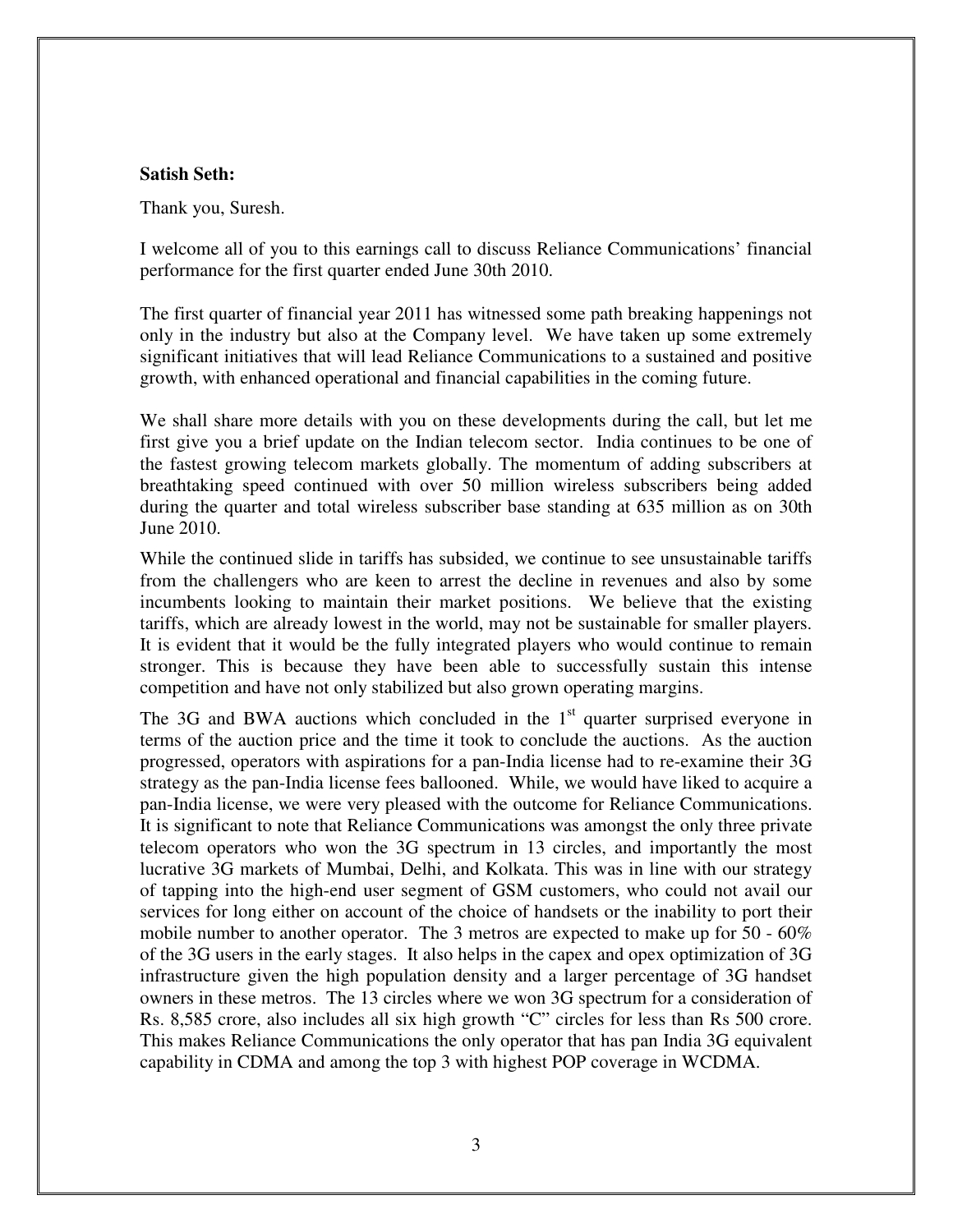Reliance Communications has a strong competitive edge as it would need minimal 3G network capex investment due to its nationwide state-of-the-art 3G ready GSM network. Reliance Communications is uniquely positioned to leverage its media and gaming capabilities to offer its customers a unique "true 3G experience".

Let me now briefly share with you, some of the strategic initiatives taken by the Company during the quarter.

In a major transformational move, the Boards of Reliance Communications, and its subsidiary, Reliance Infratel and GTL Infrastructure have in-principle approved a Rs. 50,000 crore (US\$ 11 billion) deal to create the world's largest independent telecom infrastructure company, neither owned nor controlled by any telecom operator.

This deal will be implemented through a demerger of the tower business including Reliance Infratel's tower assets into GTL Infrastructure. However, R-Com shall continue to own India's largest optic fibre network of over 190,000 Rkms and related assets presently.

The merged entity will have over 80,000 towers and over 1,25,000 tenancies from over 10 telecom operators such as Reliance Communications, Aircel, S Tel, MTS, Tata Teleservices, Vodafone, etc.

This merger will lead to substantial unlocking of value, through:

- $\rightarrow$  Cash infusion to Reliance Communication, leading to substantial reduction of its consolidated net debt and improved leverage ratios which in turn would, contribute to enhanced financial flexibility; and
- $\rightarrow$  The receipt of free listed shares of the merged entity, by over 2 million shareholders of Reliance Communication and the minority shareholders of Reliance Infratel. This would enable their continued participation in future prospects of the high growth telecom infrastructure sector.

In another important and game changing strategy, the Board of Directors of Reliance Communications approved a proposal to acquire Digicable, India's largest Cable TV service provider. Integration of Reliance Communication's DTH, IPTV, and retail broadband businesses along with Digicable acquisition will catapult Reliance Communication to becoming Asia's largest and the world's 5th largest digital TV and ultra high-speed broadband service provider.

This new venture is set to leverage combined strength of Reliance's fully integrated telecom infrastructure and 10,000 local cable operators to offer world-class digital TV entertainment and ultra-high speed broadband experience in over 100 mn Indian homes.

This acquisition is in line with our '4-screen strategy' to own the mobile, cinema, TV and computer screens, that are rapidly becoming an integral part of consumers' daily lives. It is aligned with our vision to be an innovative, diversified multi-product company that offers true world-class convergence of information, communication and entertainment solutions.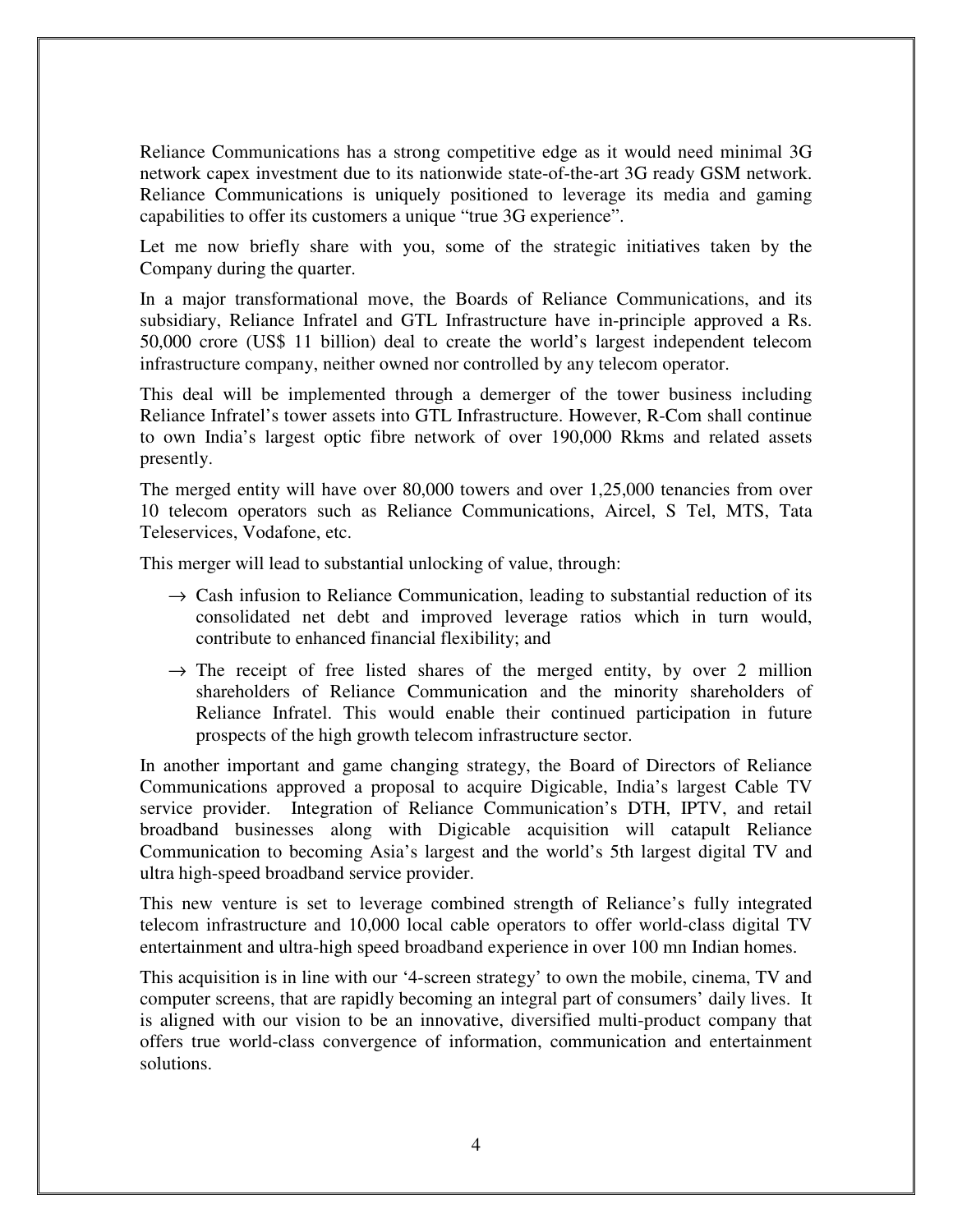Let me now share with you the operational performance of our wireless business.

In the last quarter, the new subscriber acquisitions have maintained a steady pace. During the period, Reliance Communications saw modest revenue growth in an extremely low discounted tariffs market with quarterly revenues at Rs. 4,153 crore and EBITDA of Rs. 1,199 crore.

For the last 3 quarters, we have been focusing on the quality of the customers and have been driving growth through segmented circle and cluster level activities. Towards this, we have taken steps to induce discipline in minutes usage by trying to reduce 'free minutes' (also known as 'fat' in the industry) and focusing on building 'paid minutes usage'. The fat reduction is almost  $50\%$  in Q1 and as a consequence, it has driven quarterly growth in the "paid MOU". We have succeeded in consolidating the RPM (rate per minute) in Q1 at 44 p / min, despite reduction of RPM for the industry key players in the last 3 quarters. Three quarters back, RCOM's RPM was lower than other industry players by 8-10 p/min. Now we are at par with the industry players through a well executed strategy of focusing on 'quality of the customers' and the usage. This will go a long way in laying the foundation for a sustained profitable revenue growth.

These actions also reinforce the thought behind the launch of "Simply Reliance" with its three variants where we had indicated that Reliance Communication is not creating a downside risk on its RPM through these plans. The above results bear out the strategy that customers love the simplicity in tariffs, as shown in the number of people who have migrated and stayed on the plan.

On the CDMA front, to leverage the expanse of our network, we introduced another ground-breaking "Simply Unlimited CDMA Offer", to attract high-end usage segment. The customer response to the unlimited offerings has been encouraging. We remain bullish on the prospects of CDMA being further leveraged increasingly more for data and voice applications due to its unique capabilities.

Reliance Communication is clearly focused on building a 'healthy portfolio mix', through driving profitable Data and VAS businesses thereby future proofing the business against voice led growth alone. The Global market is also moving in the same direction in terms of the portfolio mix. Both these segments of Data and VAS are growing at a healthy double digits rate. We are the largest Indian player in Data services. We already have nationwide coverage for 1x data services and now we cover more than 65 towns for our High Speed Data services. We will continue this focus and are set to have the largest, widest and deepest footprint of 3G enabled data services in the country in the coming quarters. With 3G services and focus on Mumbai, Delhi and Kolkata like metros, Data and VAS would continue to drive the Company's Wireless business growth going forward.

We are now a service brand already serving over 110 million customers. And, with a significant critical mass of GSM customers now on our network, we will soon start seeing the impact of the scale of the GSM network which was rolled out in early 2009. This year and in the future, with the growing base of GSM customers on our network, we will continue to optimize the cost structure of our GSM network.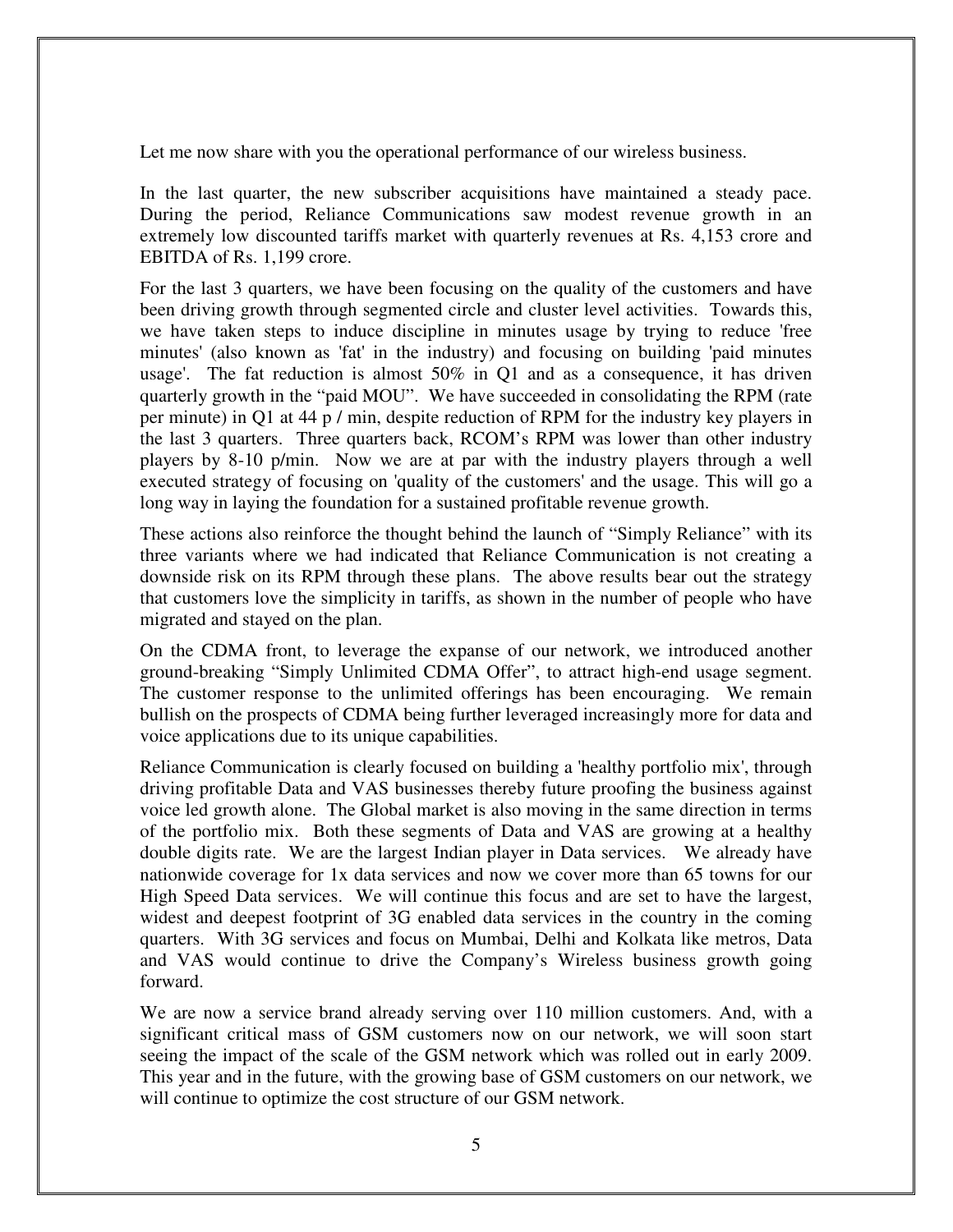We believe that the greatest asset for any consumer brand of our size is the trust from our customers. We are committed to provide the highest standards of customer experience on our dual technology platforms to our mobility, fixed wireless phones, and data customers. It is this customer focus which will increasingly become a differentiator in the everevolving Indian wireless market.

Mobile Number Portability, after numerous postponements and much delay, is expected to be implemented on nationwide basis by  $31<sup>st</sup>$  October. We strongly believe that MNP could be a game-changer in the Indian wireless space, more so in the high ARPU subscriber segments where churn rates remain low. We look forward to MNP as an opportunity to help us deliver greater value to every wireless subscriber in the country and a threat to old GSM players in terms of retaining high ARPU customers.

I will now briefly cover the non-wireless businesses.

During first quarter, the Global business achieved revenue of Rs. 1,814 crore and EBIDTA of Rs. 332 crore. There has been pricing pressure due to the intense competition in the international voice business and continued recession in the Europe and U.S. markets. However, we have successfully stabilized revenue and margin in the business based on combination of ramp up in voice traffic, winning of new contracts in the Data business and tight control on operating expenditure. Going forward, we are confident of the growth prospects in each of our business divisions i.e. NLD, Voice and Data.

In the National Long Distance carriage business, traffic has grown by 48% on a year on year basis led by the growth in our GSM business. This will be complemented by ramp up in the sale of bandwidth and infrastructure services to customers rolling out 3G and BWA services in the coming quarters. The Digitisation program of Government of India presents a tremendous opportunity for us to monetize our unmatched asset base of over 190,000 Kms of ducted fiber optic-cables.

In our International Voice business, traffic has grown 41% year-on-year basis. We have been able to effectively leverage our global switch capacity and relationships with global carriers to ramp up volumes. We continue to have the largest inbound ILD traffic market share in India.

In our Data business, we acquired new business of Rs 140 crore comprising Capacity Sales to carriers and Managed Services to enterprises. We continue to be the preferred supplier for most customers in the Middle East and Asia region to meet bulk of their international capacity requirements. With 3G and BWA services in India, we expect acceleration in demand for international bandwidth from India. With commissioning of our Mediterranean system, we will be the only private multi-terabit system on West of India. Asia and Indian demand growth will fuel our business growth in coming quarters. We are deploying the latest technology on our submarine cable systems to generate at least four times more capacity at fraction of incremental capex. This would help us cater to the impending growth in demand in the coming times.

Last but not the least we continue to add new Brands in our Enterprise segment. We have added more than 20 new Brands in Q1 across diverse industries like Collins Stewart, a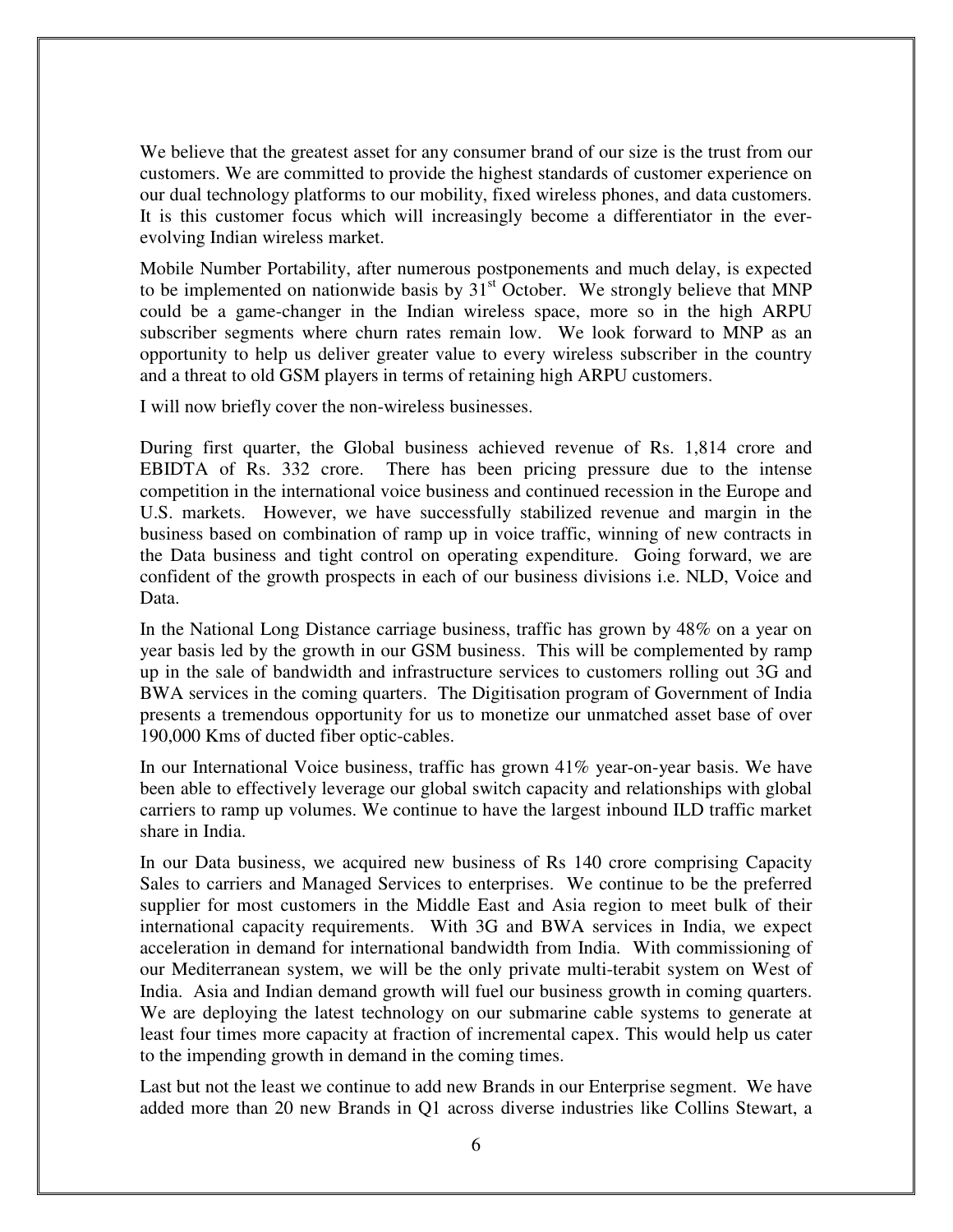leading financial advisory group; Avanz Technologies, a leading technology solutions provider and Attijariwafa Bank, the largest bank in Morocco.

To summarise, we have achieved stability of business and margins in the Global business. There is strong demand for all our products and services and it is reflected in our traffic growth. India and Asia will fuel our growth in coming quarters.

Now let me provide a brief update on the domestic Enterprise business.

The Enterprise market is beginning to open up. The expansion projects of corporate India that were on hold for last few quarters are now getting into implementation mode. IT and automation budgets of Enterprises too have started looking up.

We are ideally placed to exploit this growth in the market. We have a comprehensive product portfolio that is unmatched in Indian market. With a unique blend of vertical specialists who understand customer's business and technical experts who master various technologies, our solution teams create customized solutions to meet specific needs of enterprises.

Enterprise business is reaping benefits from our multi-pronged customer management strategy adopted in previous quarters. We take pride in the fact that our customers have rated us above 8 on a 10-point scale in an independent customer satisfaction survey, Because of our strong engagements with our customers, we are successful in obtaining more than 35% of the fresh sales from our existing customers. During this quarter, the Enterprise business achieved revenue of Rs. 676 crore and EBIDTA of Rs. 248 crore.

Our global subsidiaries, Yipes and Vanco bring us expertise in Network solutions and end-to-end managed services offerings, which help us leverage our capabilities for our Indian clientele.

We are also reaping the benefits of our strategy of focusing on government  $\&$  PSU verticals. In recent months, we have won major orders from Commercial Tax Department, ERNET, National Informatics Center (NIC), Electronics Corporation of India (ECIL), Rajasthan APDRP, and Manipur SDC. We have made steady progress in this vertical and expect it to contribute even more in the times to come, as Government is expected to spend Rs. 10,000 crore this year for its various e-governance projects. A significant part of this spent shall be on telecom network and data center infrastructure.

In IDC business, we are strengthening our leadership position with our new IDCs operational in Chennai and Hyderabad. Our new offering of value added services like shared hosting; cloud computing and managed services are being very well received by our customers.

As announced earlier, we are partnering with Microsoft to provide the latest technology solutions to enable our customers to run their Businesses more effectively and in a cost efficient manner.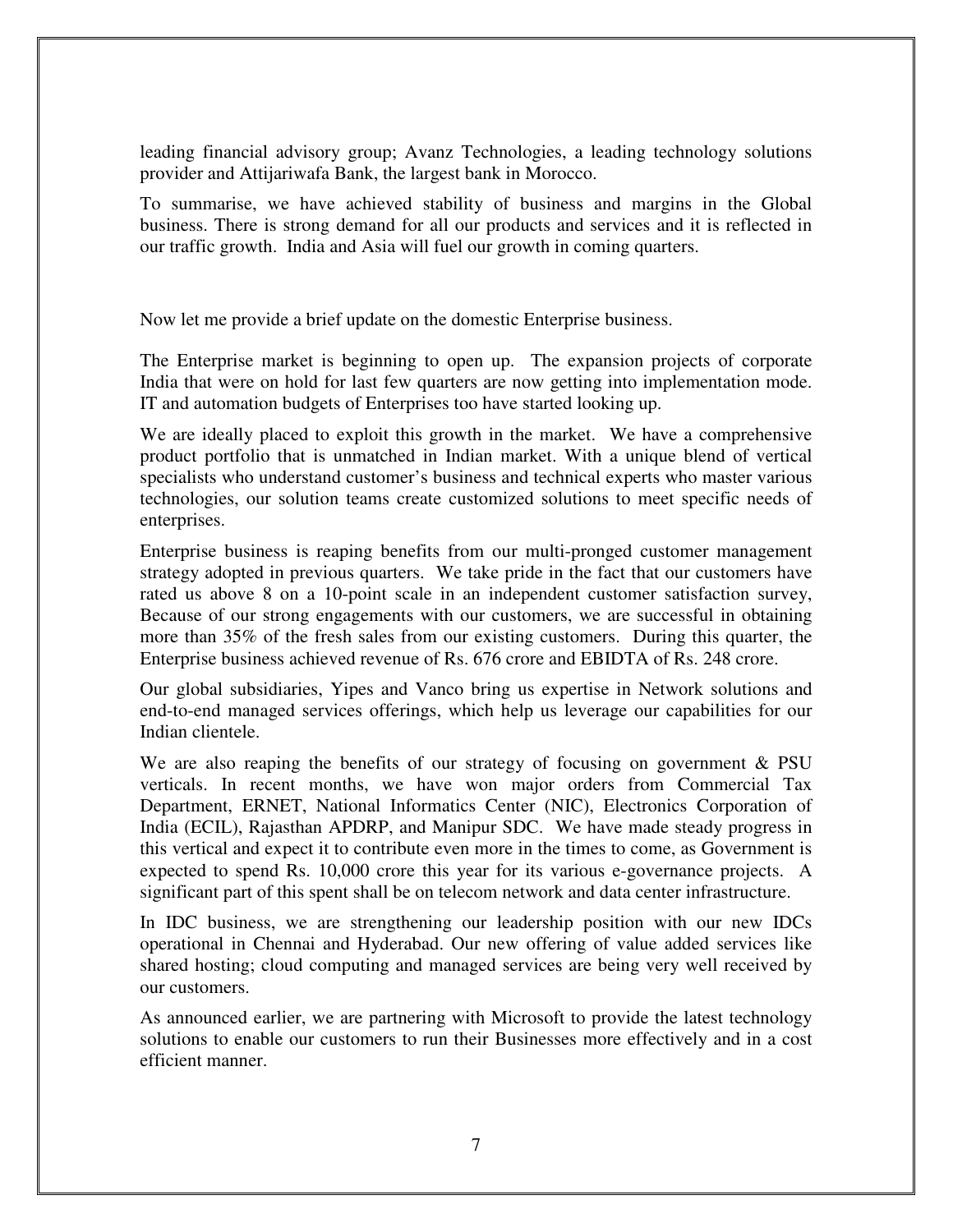Going forward we are expecting more repeat business from our existing customers, which will increase our share of wallet and higher stickiness from those customers.

Now, let me briefly touch base on couple of security related industry issues, which have generated curiosity in the recent past. The first issue is about introduction of mandatory security clearance requirement for all equipment imported before the placement of orders. However, our main equipment vendors have complied with the revised guidelines. The second security issue is related with subscriber verification mandated by Department of Telecommunications for all operators. We have undertaken this exercise in all earnest which will not only strengthen the security parameters but also improve the quality of subscribers. The re-verified subscriber base would be declared at an appropriate time along with all other industry players once the exercise is complete.

On the financial performance front, during the quarter:

- 1. Revenues stood at Rs. 5,109 crore.
- 2. EBITDA at Rs. 1,632 crore with stable EBIDTA margin of 31.9%.
- 3. Profit After Tax at Rs. 251 crore.

As mentioned in the last quarter, during FY10 Reliance Communications has been free cash-flow positive. With the peak of capex behind us, we would continue to stretch and sweat our assets to produce higher productivity. Our capex guidance for FY11 ex 3G stands at Rs. 3,000 crore.

To conclude my initial comments, I would like to say that with the Board of Directors approving the strategic decisions of unlocking value by demerging the tower assets, stake sale upto 26% by Reliance Communications and the acquisition of Digicable, are important milestones for our long term strategy with a focus on implementation for an all inclusive growth. The first two initiatives will help us substantially in reducing our consolidated net debt and improved leverage ratios. By FY 2012/ 2013, Reliance Communications is expected to be the least leveraged company among Indian telecom operators. Our focus will continue to build quality business through operational excellence leading to higher operational efficiency, productivity and effectiveness.

We also look forward to launching 3G services in the coming quarters and offering world class products and services. We shall be having a renewed focus on product and technology innovations to further our commitment for enhancing the overall Customer Experience.

I now hand over to Arvind to take forward the proceedings on this call. Thank you.

#### **Arvind Narang:**

Thank you, Mr. Seth.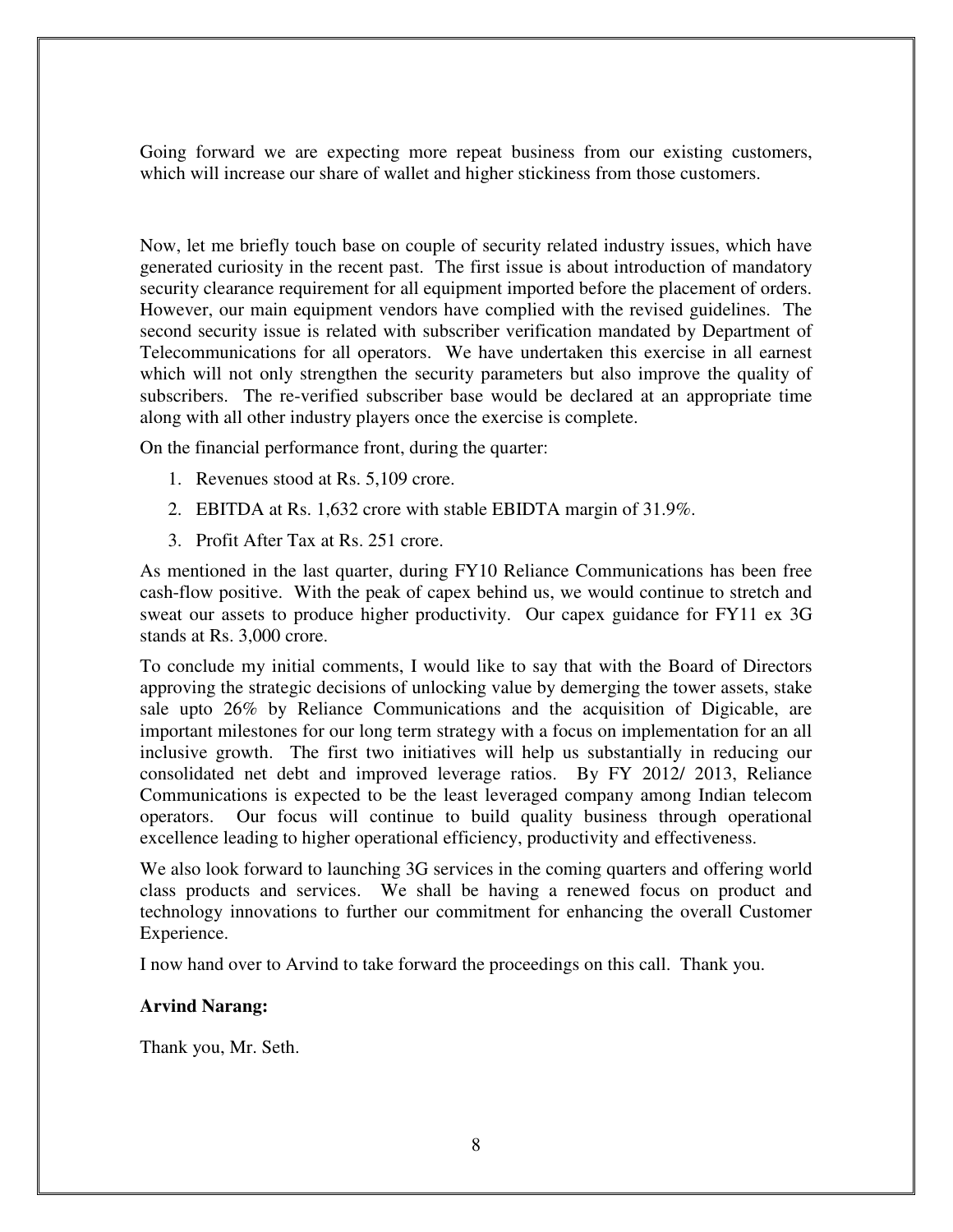We will now open the call for Q&A. We request all of you to focus on key strategic and business issues. We also request each participant not to ask more than two questions and provide an opportunity to all participants to interact with the management.

Moderator, can we take the first question please?

# **Operator:**

Certainly sir.

At this time participants who wish to ask to any questions, kindly press \*1 on your telephone keypad and wait for your name to be announced. If you wish to cancel your request, please press the hash or the pound key.

First in line we have a question from Mr. Sachin Salgaonkar from Goldman Sachs. You may go ahead please.

## **Mr. Sachin Salgaonkar:**

Hi, thank you for the call. I wanted to better understand the trend in your wireless business. I mean should we expect the revenue per minute to stabilize from these levels as majority of the subscribers have migrated to Simply Reliance? And as your free minutes have declined, is the MOU per subscriber also expected to decline or can we see this to be moderating off as there will be an increase in usage on a normalized basis from your existing users? Also, with M&A expected to come in the coming quarters and you in a way trying to target the high end consumers, is there a risk of further tariff decline which is now stable at 44 paise for you?

My second question is, is there any update on the timelines for your tower demerger? Thank you.

# **Mr. Syed Safawi:**

Sachin, I would take the first two questions and hand over the tower question to Mr. Seth. First is on the rate per minute, as Mr. Seth articulated in the opening remarks, we are clearly focused on the quality of operations and quality of business, and hence on quality of minutes. Being especially focused on paid minutes is critical for us going forward as well. As you know in this industry it is easy to get MOU increased, but if your RPMs keep declining then obviously revenues will not follow through over a period of time. So, in this quarter clearly and during the last three quarters we have stabilized our RPM at 44 to 45 paise. About three quarters back, there was a gap of 8 to 10 paise but now we have got it in line with the industry players. Having said that, this quarter we have taken out about 50% of free minutes which used to be on our system, and now we are seeing consistent growth in paid minutes. Going forward, we expect all the paid minutes flowing through into our bottom line. That answers your first question on the RPM.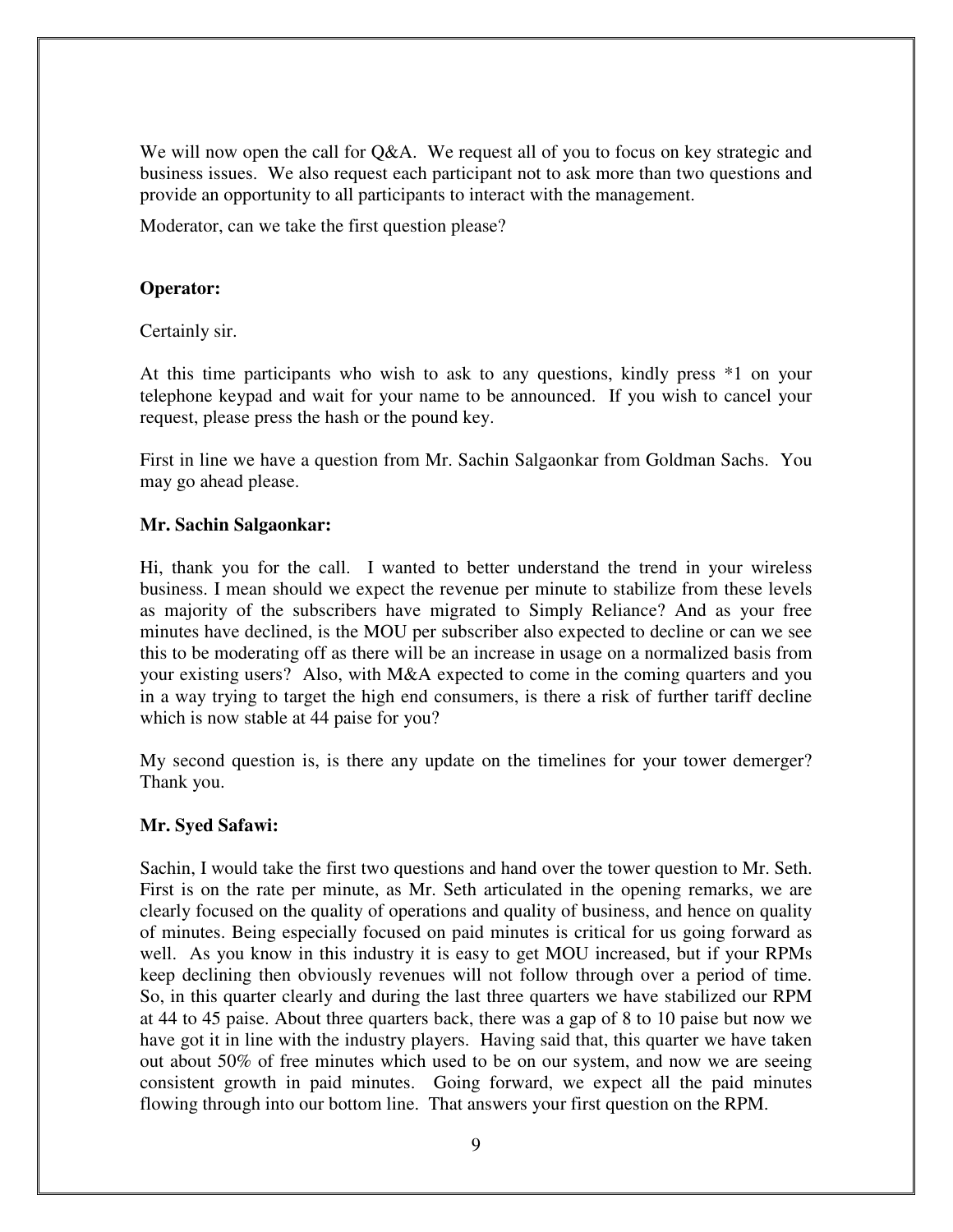In terms of tariffing and the way in which it is prevalent in the market we can see that there have been no big moves happening on tariffs at a national level, however, a lot of moves are happening in a segmented manner at a circle / cluster level. We will now take appropriate action as we are better leveraged since our RPMs are now in line with the industry players.

In terms of M&As and consolidation, we can see that there is already an indirect consolidation beginning to happen as lot of new players have not rolled out the required towers in the last 3-4 quarters. Probably it will take about 2-3 years to consolidate into 6- 7 key players. I will now hand over the question on the towers to Mr. Seth.

#### **Mr. Satish Seth:**

On the tower deal, we had earlier communicated that generally such kind of transaction takes about 4-6 months. The transaction is currently on track and will be completed within this particular time frame.

## **Mr. Sachin Salgaonkar:**

Thank you. Just one followup question, Mr. Syed, you mentioned that your tariffs are actually inline with the industry, but judging by the way the minutes of usage and ARPUs of other players are, it seems your paid minutes is relatively lower as compared to the industry and that is the reason why your ARPUs are relatively lower. Is that a right assessment?

# **Mr. Syed Safawi:**

After last 2-3 quarters, our RPMs are now in line with the industry. We have stabilized them as we are taking out the less profitable minutes out of our system as well as free minutes. So, we have cleaned up that part of free minutes base, and even if you say that our paid minutes are lower, they are actually growing inline with most of the industry players.

#### **Mr. Sachin Salgaonkar:**

Okay, so in coming quarters you expect that to catch up with the other players?

#### **Mr. Syed Safawi:**

To grow in line and be in line with the industry, yes.

#### **Mr. Sachin Salgaonkar:**

Okay, thank you.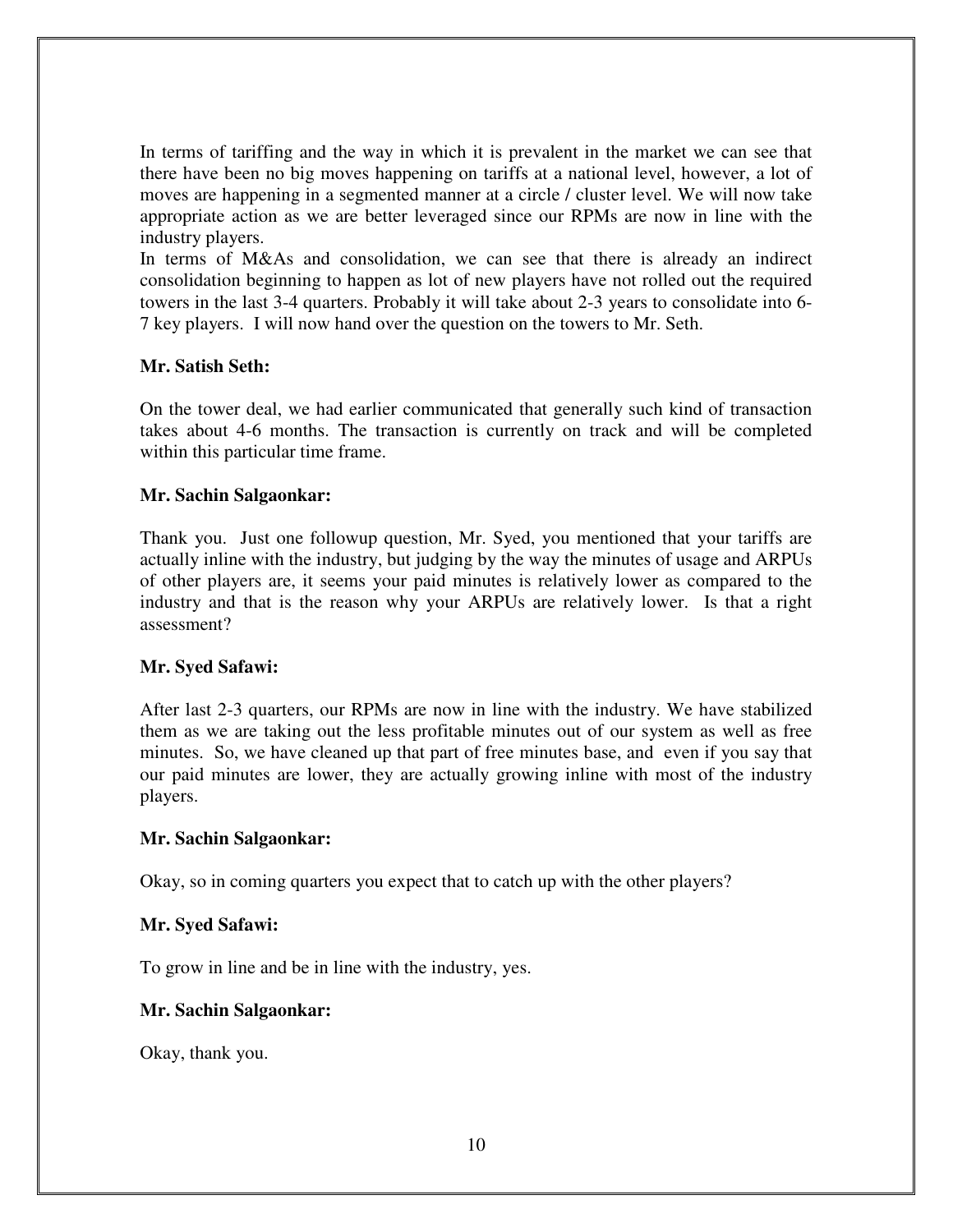# **Operator:**

Thank you sir. Next in line we have a question from Mr. Srinivas Rao from Deutsche Bank. You may go ahead please.

#### **Mr. Srinivas Rao:**

Thank you very much sir. Just taking on Sachin's thoughts, would it be fair to say that going forward we can now expect your broad revenue growth to be in line with the industry? Would that be a fair assessment of Mr. Safawi's comment?

## **Mr. Syed Safawi:**

Srinivas, we are now in line with the industry players in terms of RPM. Paid minute growth will also continue to be in line with the other industry players because we are now better leveraged and in a position to take on all tariff interventions and marked to market comparatively by cluster / by circle. Therefore our MOU growth and revenue growth will be in line with the industry players.

## **Mr. Srinivas Rao:**

Thanks. Sir, I have two more questions.. On 3G you have highlighted that you are there in the three most sellable markets, but in the same markets the other two players, at least in Mumbai and Delhi happen to be the incumbents. So what is your thought in terms of how you are going to get value out of your 3G investments in terms of first attracting subscribers and then building up traffic? What is the time line for the launch and then after how much period the 3G revenues will become meaningful for you? Say in 3 years time?

# **Mr. Syed Safawi:**

The 3G services will be launched in the next couple of quarters as soon as the spectrum is released and all the equipment have been obtained. We are indeed privileged to be in the key circles of Delhi, Mumbai and Kolkata, and we have two benefits, one is that we are challengers in these circles as you said against the incumbents, and we are a new GSM player, therefore that plays to our advantage. With MNP coming in, there is even more opportunity for us to garner much higher revenue share in these circles. So, going forward we clearly see this as an advantage for us. In terms of future projections of 3G revenue, it is a forward-looking statement, and I don't think right now we are in a position to share those kinds of numbers.

# **Mr. Srinivas Rao:**

Thank you sir.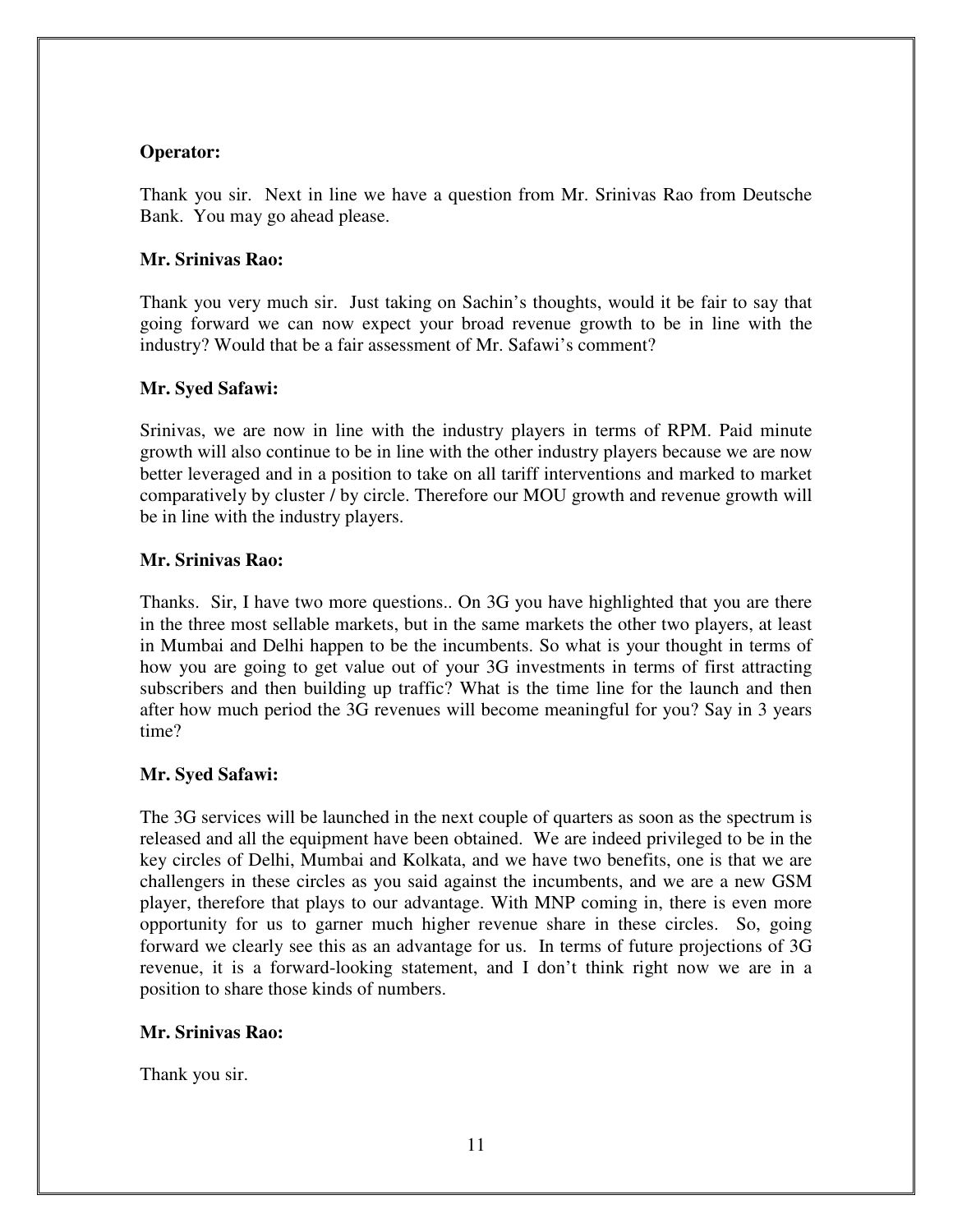# **Operator:**

Thank you sir. Next in line we have a question from Mr. Vinay Jaisingh from Morgan Stanley. You may go ahead please.

# **Mr. Vinay Jaisingh:**

Thank you so much sir. Again taking on my two colleagues questions, you are mentioning that 50% of the free minutes are out, does that mean that the cumulative minutes of usage or the minutes of usage per subscriber has gone down this quarter and also does it mean that in the next quarter we should get the other 50% of the free minutes of usage moving out? That is my first question. I have one more question, but should I hold on?

# **Mr. Syed Safawi:**

As an industry practice, there will always be some kind of free minutes, because you give full talk time on certain vouchers. But that is at a lower level for the industry. Now having reduced 50% of our free minutes, we are now more in line with the industry...

#### **Mr. Mahesh Prasad:**

We have been traditionally a very on-net closed user group community on CDMA in many of the areas, and on-net typically have had what I call lots of minutes given the capacity of CDMA network. What Syed is talking about is the 50% reduction in the free minutes that were a part of these community networks. We are gradually reducing it and last quarter we have reduced by 50% of those minutes.

# **Mr. Vinay Jaisingh:**

Okay, so basically you are saying that much of free minutes which are available in the network would now be maintained and we wouldn't see a quarter wherein we are going to say that the minutes of usage have gone down because there were free minutes which have been knocked off of the network?

#### **Mr. Mahesh Prasad:**

We will have to play it with market situation, because the market dynamics from circle to circle changes in terms of the tariff, so we will probably look at each circle and then fine tune it. As Syed already mentioned that in some pockets what I call 'tariff games' are still being played, so it is a little early to comment on that.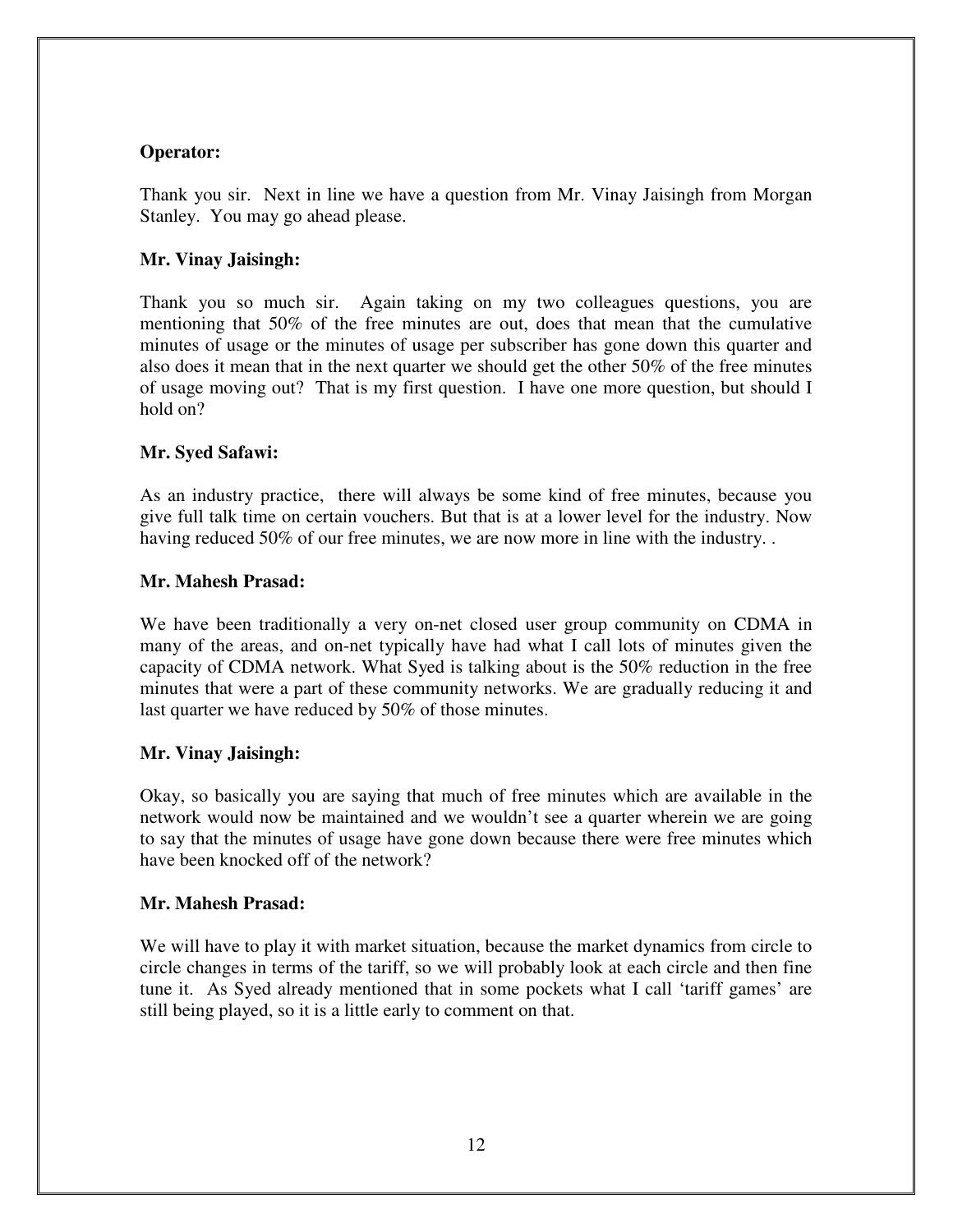## **Mr. Vinay Jaisingh:**

Sure sir. My second question is on your net interest cost which is about Rs. 440 crore and as per notes to account about Rs.780 crore is not being accounted for because of certain high court clearance. So this Rs. 440 crore if it is not related to forex, is it just interest expense for the quarter?

# **Mr. Satish Seth:**

Rs. 440 crore consists of two parts: interest cost and some part of the foreign exchange.

## **Mr. Arvind Narang:**

The notional MTM loss on forex and derivatives, which is included in the P&L, is in the range of around Rs. 200 crore. To that extent the interest cost would be lower from the Rs. 440 crore, which is mentioned in the P&L.

## **Mr. Vinay Jaisingh:**

Okay, thank you sir.

## **Operator:**

Thank you sir. Next in line we have a question from Mr. Sunil Thirumalai from Credit Suisse. You may go ahead please.

# **Mr. Sunil Thirumalai:**

Thank you. I want to ask just a couple of questions. On the global segment, we explained about having price competition in the international space, but I was wondering why the NLD minutes are down quarter on quarter? And the second question is why depreciation seems to have gone down on a quarter on quarter basis? How should we look at it going forward?

# **Mr. Punit Garg:**

Comparing this quarter vis-à-vis last quarter is not a right comparison. In the last quarter, I did mention that we had a high external traffic coming into RCOM which we carried for some carrier. So, our internal traffic which is the RCOM NLD minutes have grown on a quarter on quarter basis and that has been steady. We had a specific contract in the last quarter to do on the NLD minutes from the other than RCOM carrier which was only for a quarter, so what you are seeing is most of the organic minutes plus what we get the usual minutes every quarter. So, last quarter as far as NLD minutes were concerned was an aberration because of certain contracts which we had with some of the carriers.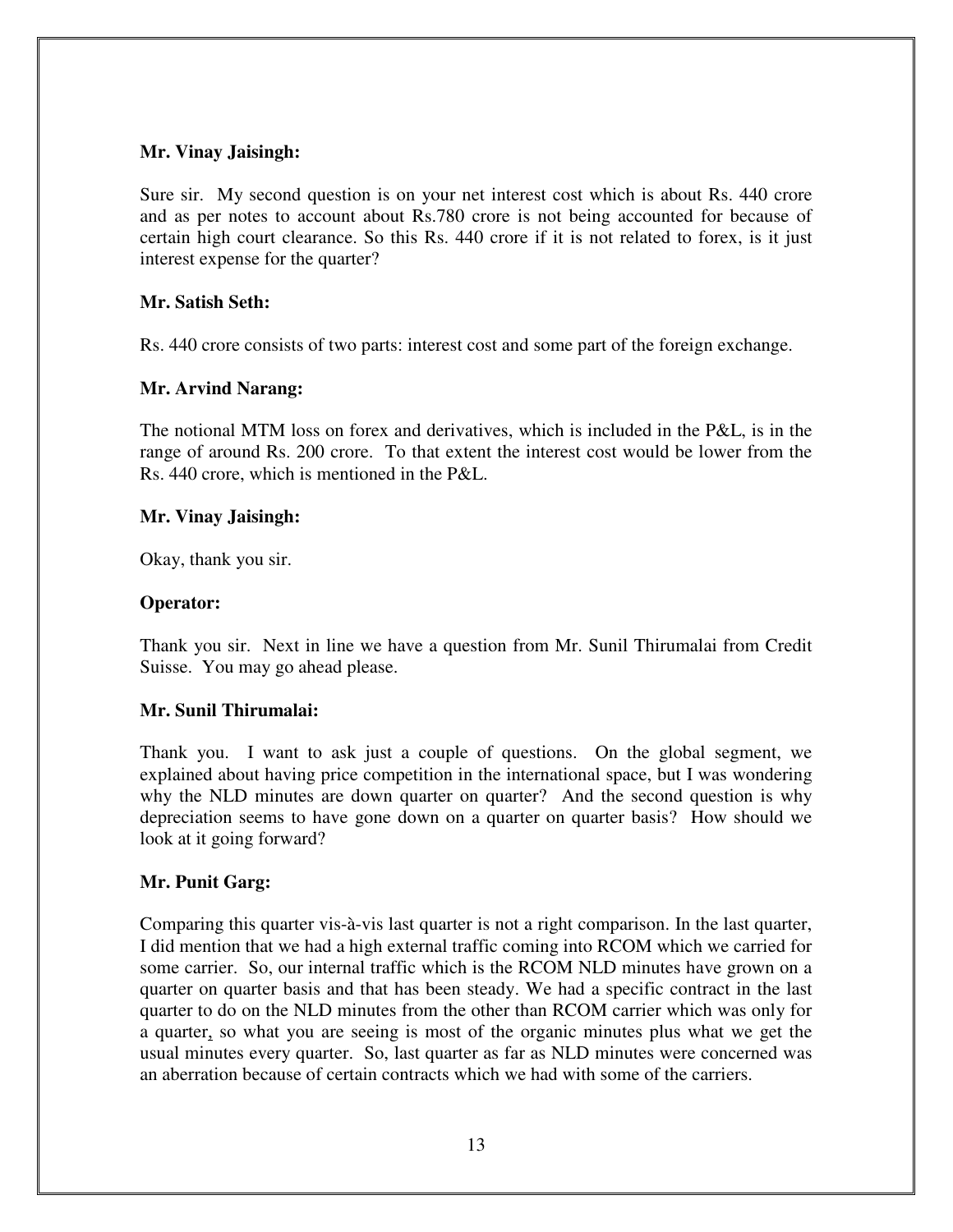# **Mr. Arvind Narang:**

Sunil, on your question on the reduction in depreciation, let me give you a background on that. In the 3QFY10, the depreciation was Rs. 833 crore. In 4QFY10, it was Rs. 1,085 crore and we had guided that there was a one time impairment charge of around Rs. 200 crore. In 1QFY11, there is no one time impairment charge and the depreciation amount is Rs. 965 crore. If, you normalize the 4QFY10 depreciation by removing the one time impairment charge of Rs. 200 crore and then include the depreciation on the gross block which has increased by around Rs. 2,500 crore then you get depreciation amount Rs. 965 crore for 1QFY11, which has been mentioned in the quarterly result.

## **Mr. Sunil Thirumalai:**

Okay sir, thank you for the clarification. Thank you very much.

# **Operator:**

Thank you sir. Next in line we have a question from Ms. Reena Varma from Merrill Lynch. You may go ahead please.

## **Ms. Reena Varma:**

Thank you very much for the call. A few questions from me; firstly, can you please share with us your feedback from the regulator on the status on the TRAI recommendations and do you think these will be accepted or will not be accepted? Secondly, Mr. Seth mentioned in his opening remarks that MNP will be a game changer, just wanted to assess what gives you comfort that October  $31<sup>st</sup>$  onwards we will see this happen and in what way do you see MNP as a game changer? Are we talking about a post paid tariff change or are we looking at a change in the way the marketing is done, if you could shed some light please? Thirdly, what is the update on the status of your 26% strategic stake sale? And finally, on your non wireless business, you mentioned that some exposure to the EU had dragged the growth there. So going forward what is the normalized growth expectation for the non wireless business? Thank you.

# **Mr. Satish Seth:**

On the regulatory recommendations given by TRAI, I think we are all aware that these are under consideration of DOT. Each operator and each association have made their representation to them. In my view, we should wait and watch, how and what is finally decided by the DOT or the government. We believe that there would be appropriate consideration and recognition of the TRAI recommendation by the government.

On your question on MNP, what gives us the confidence that it will be implemented from  $31<sup>st</sup>$  October is - this is what has been announced that government is keen to implement on  $31<sup>st</sup>$  October 2010. Second reason of confidence is that most of the operators are now getting ready, including completion of the interconnect testing. Based on these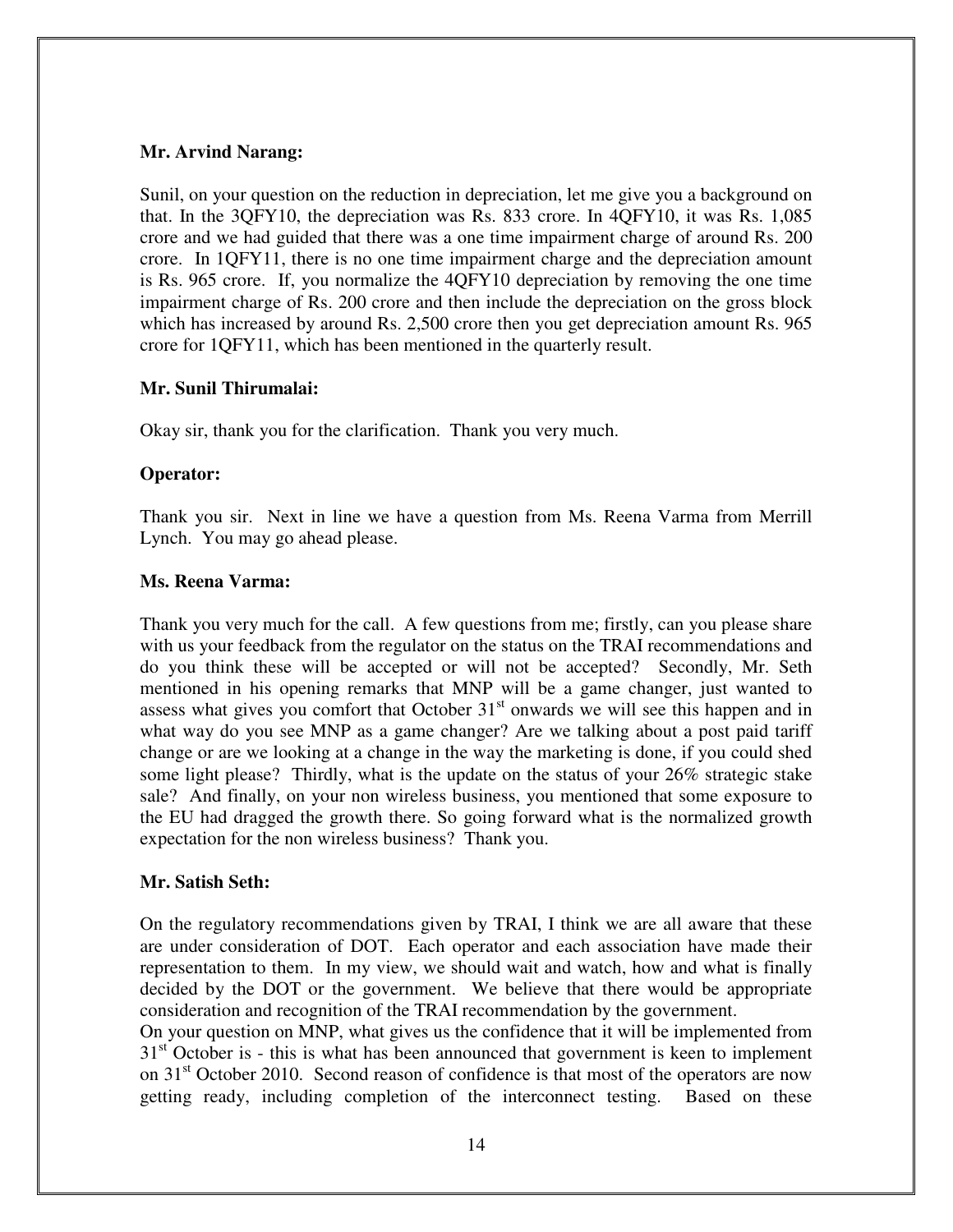parameters we are confident that it should be implemented barring any unforeseen circumstances.

On the prospects of the business on account of introduction of MNP, Syed, can you shed some light on that?

# **Mr. Syed Safawi:**

Reena, there are opportunities for a challenger like us as soon as we get MNP. Also combine and read this along with 3G in key metros like Mumbai, Delhi and Kolkota where a lot of the post paid base resides. So to your question on post paid itself, there is a clear opportunity for us. If you also see, there are just three operators who have got 3G spectrum in these circles. So, we clearly see ourselves at an advantage once MNP happens in these markets.

#### **Ms. Reena Varma:**

Syed, thanks for that. Just two questions here: one a follow up question, so have I understood Mr. Seth correctly that the interconnect testing for RCOM versus various operators is already completed? And secondly, on 3G and MNP coinciding, are you 3G ready or how much time do you think you will take to be 3G ready in the circles where you have the spectrum?

#### **Mr. Satish Seth:**

Let me correct, the interconnect testing is on, and we expect it should be completed well within the time limit of starting of the MNP by  $31<sup>st</sup>$  October.

#### **Mr. Syed Safawi:**

This is a long drawn testing process where you have to test with each operator and each circle and across circles as well. There are multiple computations and each operator has to do testing both ways which is under process for all operators. RCOM will be fully compliant within the timelines laid down which I think is September end. By that time all operators would have to complete it.

On 3G readiness, we will be absolutely ready as soon as spectrum is released hopefully on  $1<sup>st</sup>$  of September and with equipment coming in, in the next couple of quarters we will be fully ready to launch 3G in all the towns we have planned to.

#### **Ms. Reena Varma:**

On this I have a related question. Mr. Seth also mentioned in his opening remarks that your vendors have already received equipment approval, please can you share with us who are your primary vendors?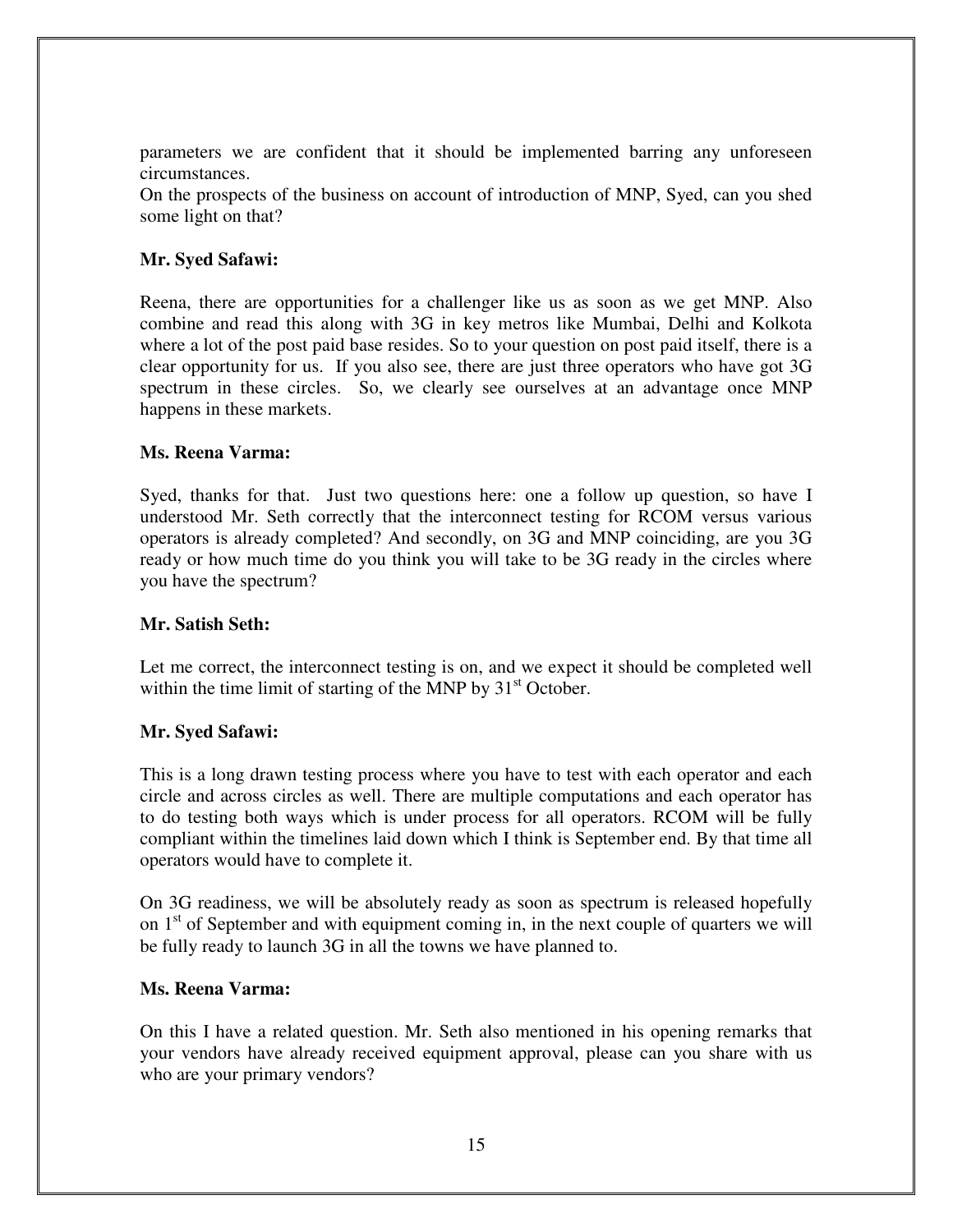## **Mr. Satish Seth:**

You would have read in the newspapers today, our primary vendors are Chinese vendors. They have complied with the revised security clearance guidelines and have received the formal permission.

# **Ms. Reena Varma:**

Thank you, Mr. Seth.

# **Mr. Satish Seth:**

Thank you.

# **Mr. Punit Garg:**

Reena, on your query on European Union recession and remark by Mr. Seth in the global business, what we are essentially talking about is that the recession is still going on in Europe. Most of the carriers and enterprises are delaying decisions for moving their outsourcing contract from one company to another company because the change management requires some cost to be incurred. And also the capacity purchase, which is a capital expenditure, is being postponed, which means that the current cycle of decision making which used to be around 3 to 4 months has become now 7 to 8 months, which has a temporary effect on 1 -2 quarters in terms of realizing those revenues. It is a temporary phenomenon which will be for a quarter or so. We believe that now we are getting into regular cycle and with the decisions which should not impact any more of finalizing the new contracts, because it is now part of the regular cycle.

# **Operator:**

Thank you. Next in line we have a question from Mr. Rajiv Sharma from HSBC Securities. You may go ahead please.

# **Mr. Rajiv Sharma:**

Yes thank you very much for the opportunity. I want to ask a couple of questions. First, we have been hearing this for a long time over conference calls and the results that you have been cutting down free minutes. Now, it seems to be a continuous phenomenon. If you can add some color here as to why every quarter you are cutting down free minutes. So, is this the last quarter of cutting down free minutes or we are going to see this more? Separately your network cost has come down. Can you explain this?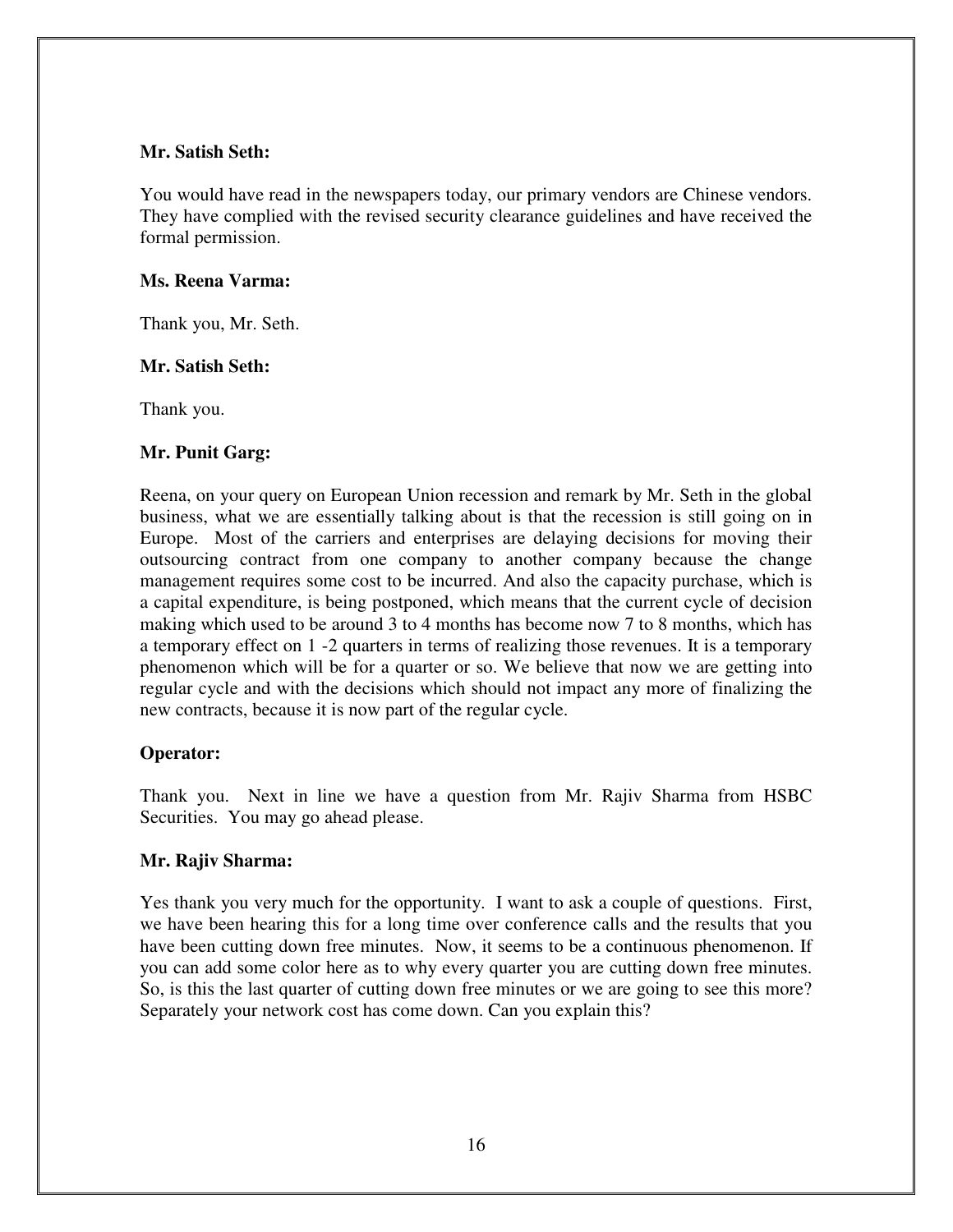## **Mr. Syed Safawi:**

Rajiv, I honestly do not recall in the last couple of quarters we have said that we have taken out free minutes. Taking out free minutes is the elaborate exercise where you reprice your full top up vouchers and many other reconventions are done. Those have been done in the last quarter and that is available in the market to see.

# **Mr. Mahesh Prasad:**

Rajiv, just to add to that, as you may recall that Simply Reliance was launched in October and as per the regulation, you have to maintain certain tariffs for six months. Especially the ones with the one year validity and life time validity, we have to honor the commitments that we have made to the customers and then wean them slowly out of those plans and migrate them to new plans. So, it is not something that you can do it in one quarter, it has to be gradual. We started that process absolutely with Simply Reliance as the key tariff initiative and since then what we have been doing is systematically taking out what I call the free minutes and bulk of that has happened in the previous quarter

## **Mr. Arvind Narang:**

Rajiv, on your question on network costs going down, network cost has decreased by around Rs. 217 crore or around 14% quarter on quarter basis. As a percentage of revenue also it has come down from 30% to approx. 26%, which is in line with the industry. The two main reasons of the network costs coming down are the decrease in the fuel cost as more DGs have been brought under the State Electricity Board and there has been a significant decrease in the network maintenance cost.

#### **Mr. Rajiv Sharma:**

Just a small followup question, earlier what has been seen is finance income but this time we have a finance charge. Also, we still see the cash balance remaining in the balance sheet at Rs. 4,735 crore versus Rs. 4,859 crore in 4QFY10. So just I was trying to understand was there any treasury income or any yields on the cash generated?

#### **Mr. Arvind Narang:**

No it is very-very minimal. The cash balance largely has remained the same with a reduction by around Rs. 100 crore.

#### **Mr. Rajiv Sharma:**

Okay, thank you.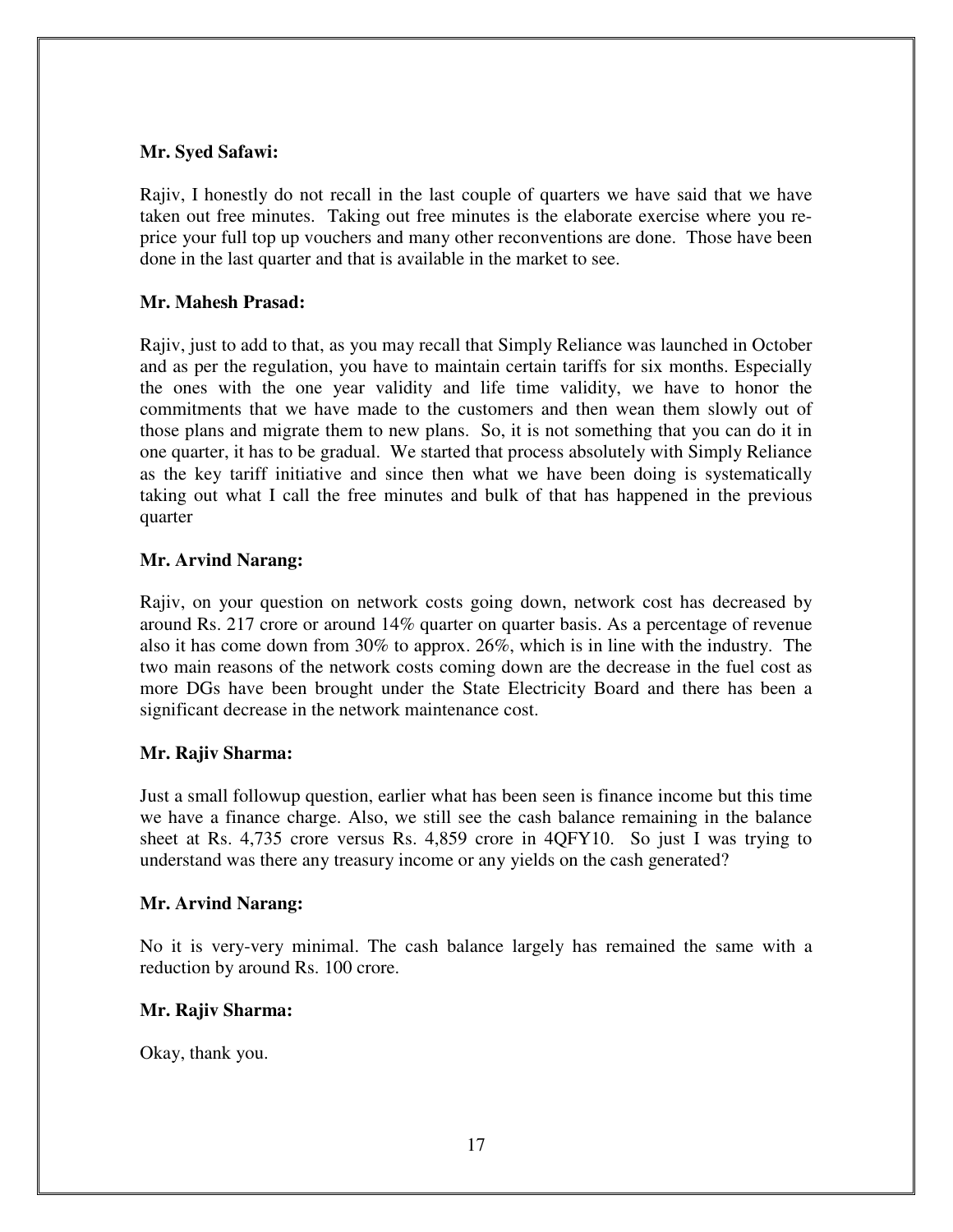# **Operator:**

Thank you sir. Our next question comes from Mr. Sanjay Chawla from Anand Rathi Securities. You may go ahead please.

## **Mr. Sanjay Chawla:**

Hi, good evening, thank you for the call. My first question is: have you provided for any higher spectrum fee from  $1<sup>st</sup>$  April as per the DOT order in your wireless segment?

## **Mr. Arvind Narang:**

Yes, Sanjay, we have provided for the higher spectrum fees as per the notification: which is 1% increase in the spectrum charges which is applicable to all the telecom operators.

## **Mr. Sanjay Chawla:**

What has been the impact on your mobile wireless segment EBITDA margin as a result of that?

# **Mr. Arvind Narang:**

It is not very significant. The impact is about Rs.25 to 30 crore, in total for both RCOM and Reliance Telecom.

# **Mr. Sanjay Chawla:**

Okay, thanks for this. My second question is related to the global segment for Punit. The EBITDA is down this quarter again on quarter on quarter basis and in the previous quarter it was mentioned that there was Rs. 100-110 crore of one time operational cost. And that was not supposed to recur. So we were expecting EBITDA to rebound in this quarter, which has not happened. Can you just elaborate on that and point the reason why it has not happened?

# **Mr. Punit Garg:**

Well there are two reasons: one is that the NLD traffic was down in this quarter because the contracts which we had done in the last quarter were not available and that obviously has an impact. Second, we incurred additional marketing costs because we had launched Reliance I-call and Global call in the global markets in the quarter. And we will continue with that for some time. We have seen a good success on that and that is the reason you have seen some margin pressure, but I think I would again call it is aberration, going forward we would see stability.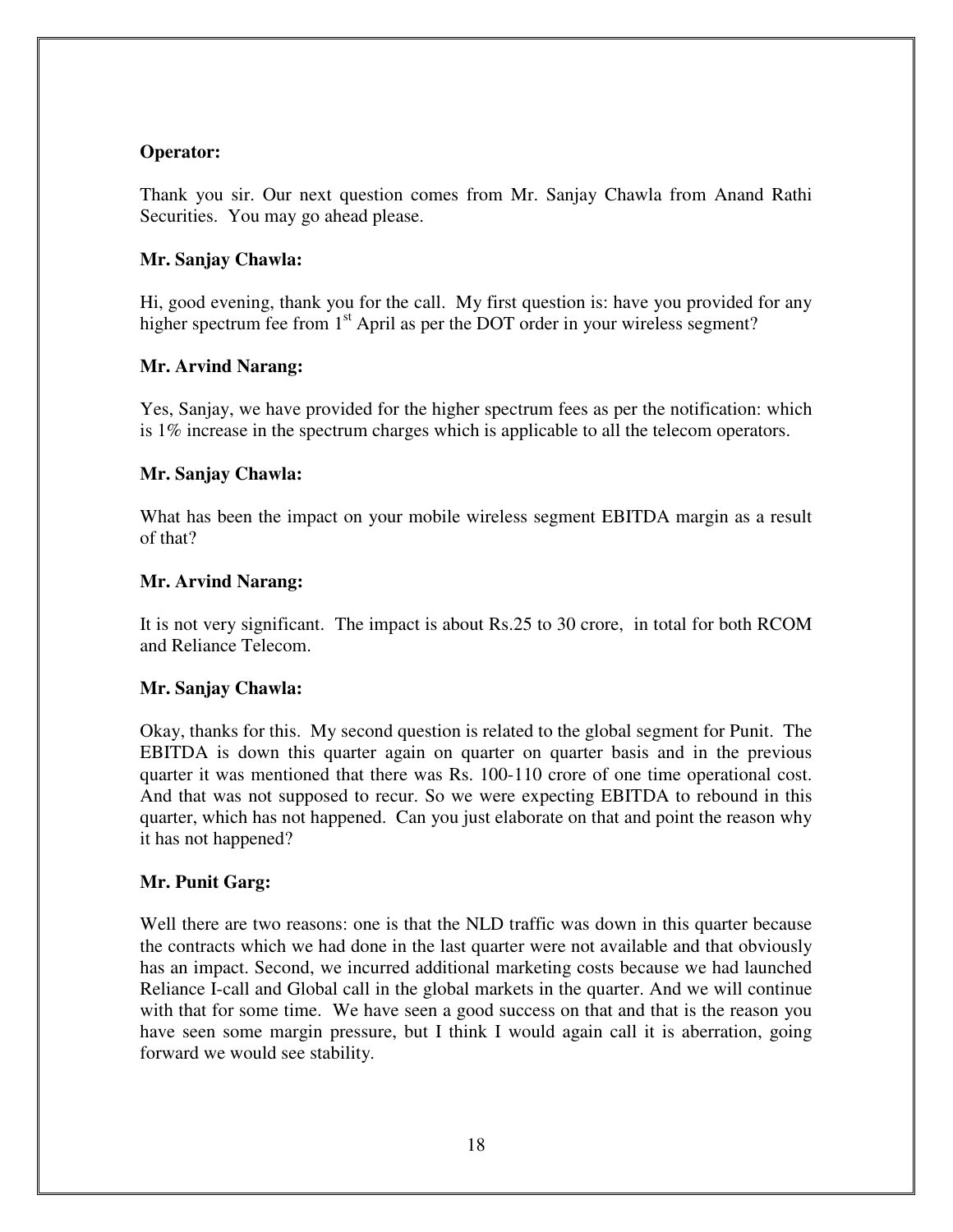# **Mr. Sanjay Chawla:**

So, you are saying that the result of these two factors actually more than negated the Rs. 100 crore change because NLD minutes are down only by like 800 million minutes and that should not account for more than I believe Rs. 25 to 30 crore of EBITDA in terms of the impact.

# **Mr. Punit Garg:**

Yes, NLD EBITDA impact is around Rs. 33-34 crore but other is as I told you, is the marketing expense which we incurred in global markets.

#### **Mr. Sanjay Chawla:**

So you think that has gone up in this quarter on a quarter on quarter basis?

# **Mr. Punit Garg:**

That is right.

## **Mr. Sanjay Chawla:**

Okay. And on an overall basis if we look at the consolidated numbers, the SG&A costs have increased by 16% on quarter on quarter basis. Other than this marketing cost which was incurred in the global segment, what else has contributed to this overall increase in SG&A costs?

# **Mr. Arvind Narang:**

Another important reason has been the participation in the T20 World Cup championship, which has significantly increased SG&A expenses as a one time cost, and of course there have been some additional brand promotion expenses on Big TV and other trade schemes in the market.

# **Mr. Satish Seth:**

This is in respect of T20 expenses. The T20 payments generally come in bulk and in this quarter the payment was scheduled. Hence we have seen the increase in the SG&A costs this quarter.

# **Mr. Sanjay Chawla:**

Okay, related question is: in the marketing cost you said there had been some brand promotion expenses incurred for DTH as well right?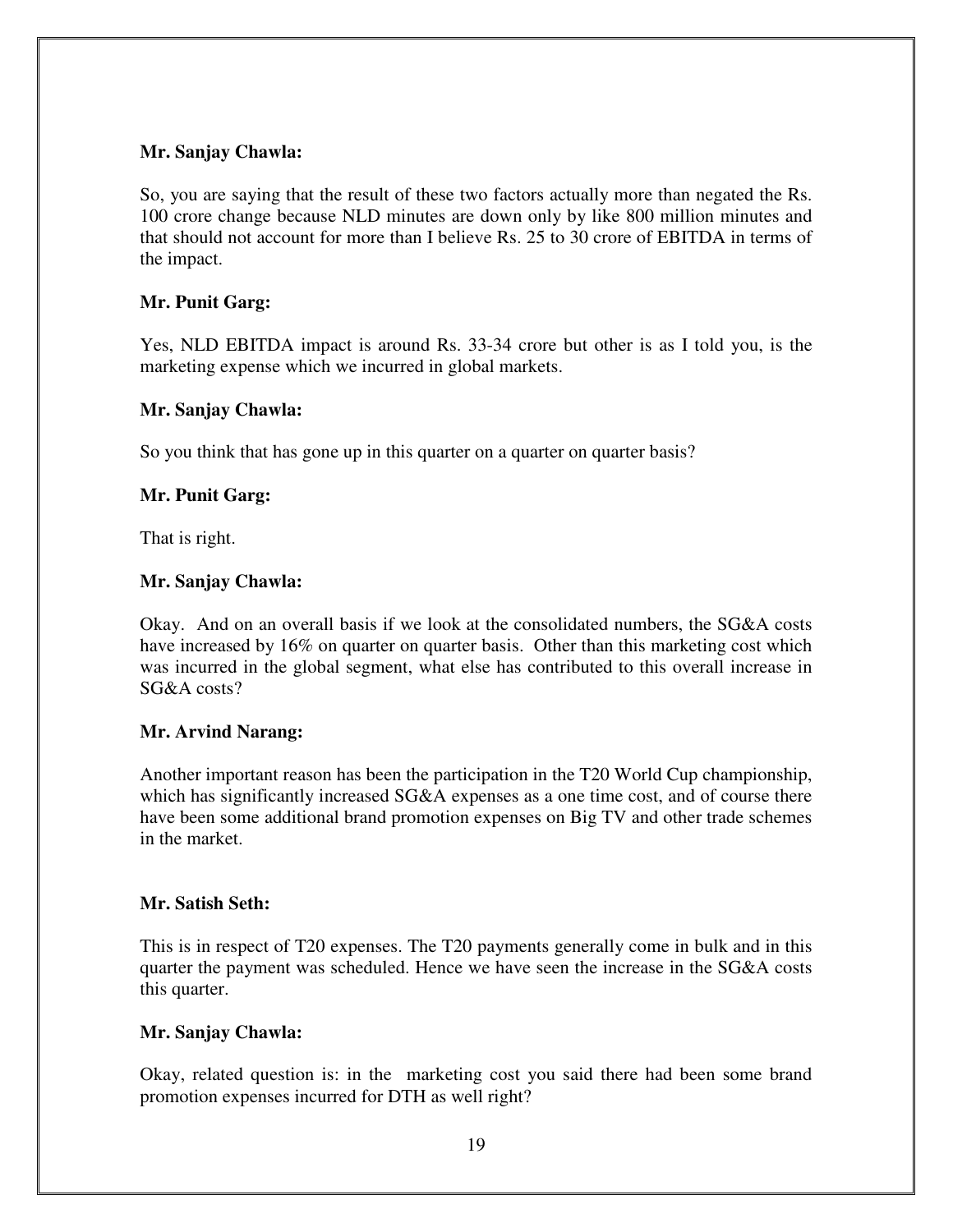#### **Mr. Satish Seth:**

Yes, right.

# **Mr. Sanjay Chawla:**

If I look at your 'others' segment where I presume you report your DTH segment, the EBITDA loss has actually come down and the expenses are actual flat on quarter on quarter basis.

## **Mr. Satish Seth:**

DTH business has been growing and our efforts have been to ensure that the overall EBITDA negative on the DTH business comes down on a going forward basis and the efforts towards that is yielding this kind of results.

#### **Mr. Sanjay Chawla:**

All right. Thank you very much.

## **Mr. Satish Seth:**

Thank you.

# **Operator:**

Thank you sir. Next question comes from Mr. Sachin Gupta from Nomura. You may go ahead please.

# **Mr. Sachin Gupta:**

My questions have been answered, thanks.

#### **Operator:**

Thank you, sir. Next in line we have a follow on question from Mr. Srinivas Rao from Deutsche Bank. You may go ahead please.

#### **Mr. Srinivas Rao:**

Sir, thank you so much. This is actually a bit more on the financials. The entire spectrum fee which you have paid for 3G, where has it been accounted in your balance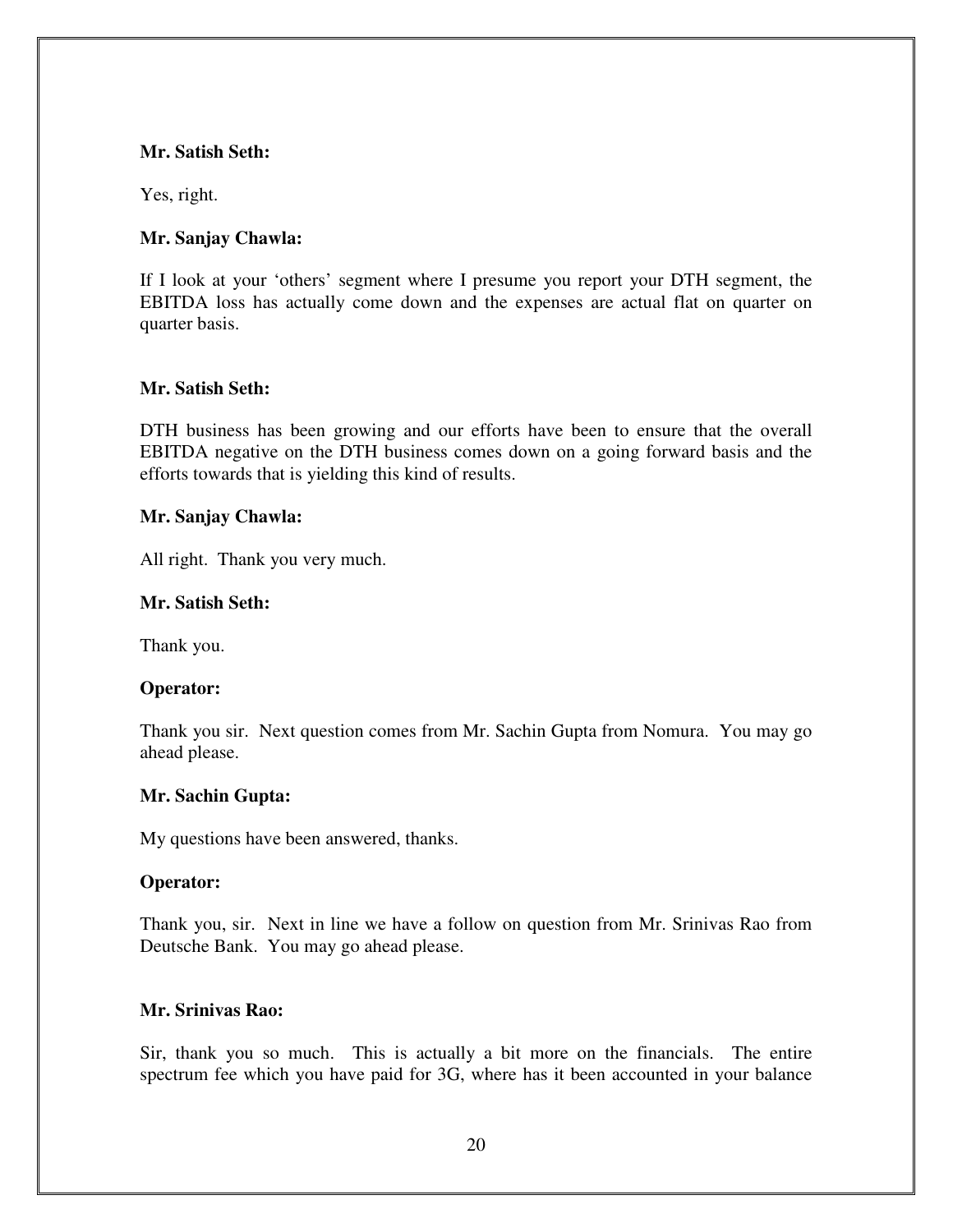sheet, is it completely in the gross block because neither the change in gross block nor the CWIP gives that number? So, if you could just highlight that?

## **Mr. Arvind Narang:**

The spectrum fee payment is already there in the CWIP. CWIP has gone up from Rs. 11,952 crore to 18,563 crore.

## **Mr. Satish Seth:**

It has currently been included in CWIP.

## **Mr. Srinivas Rao:**

Sir, the change is about Rs. 6,600 crore which I think is lower than what you have paid for 3G spectrum fees.

## **Mr. Arvind Narang:**

Yes, the difference is around Rs. 6,600 crore, the balance is the CWIP converting into the gross block. So, if you look at the gross block, the gross block has actually gone up to the same proportion.

#### **Mr. Srinivas Rao:**

Fair enough sir, thank you very much. That is okay, sir.

# **Operator:**

Thank you sir. Next in line we have a question from Mr. Amit Ahire from Ambit Capital. You may go ahead please.

#### **Mr. Amit Ahire:**

Yes, thanks for the opportunity. I have two questions. First one is, what tax rate one can assume for FY10-11? Second question is: what would be your EBITDA, if we account for demerger of the tower businesses which is going to happen once the deal with GTIL goes through?

# **Mr. Satish Seth:**

You will appreciate that let us have the demerger deal closure and then only we will be able to disclose the numbers. And secondly on the tax rate, in my view you should take MAT for your purpose.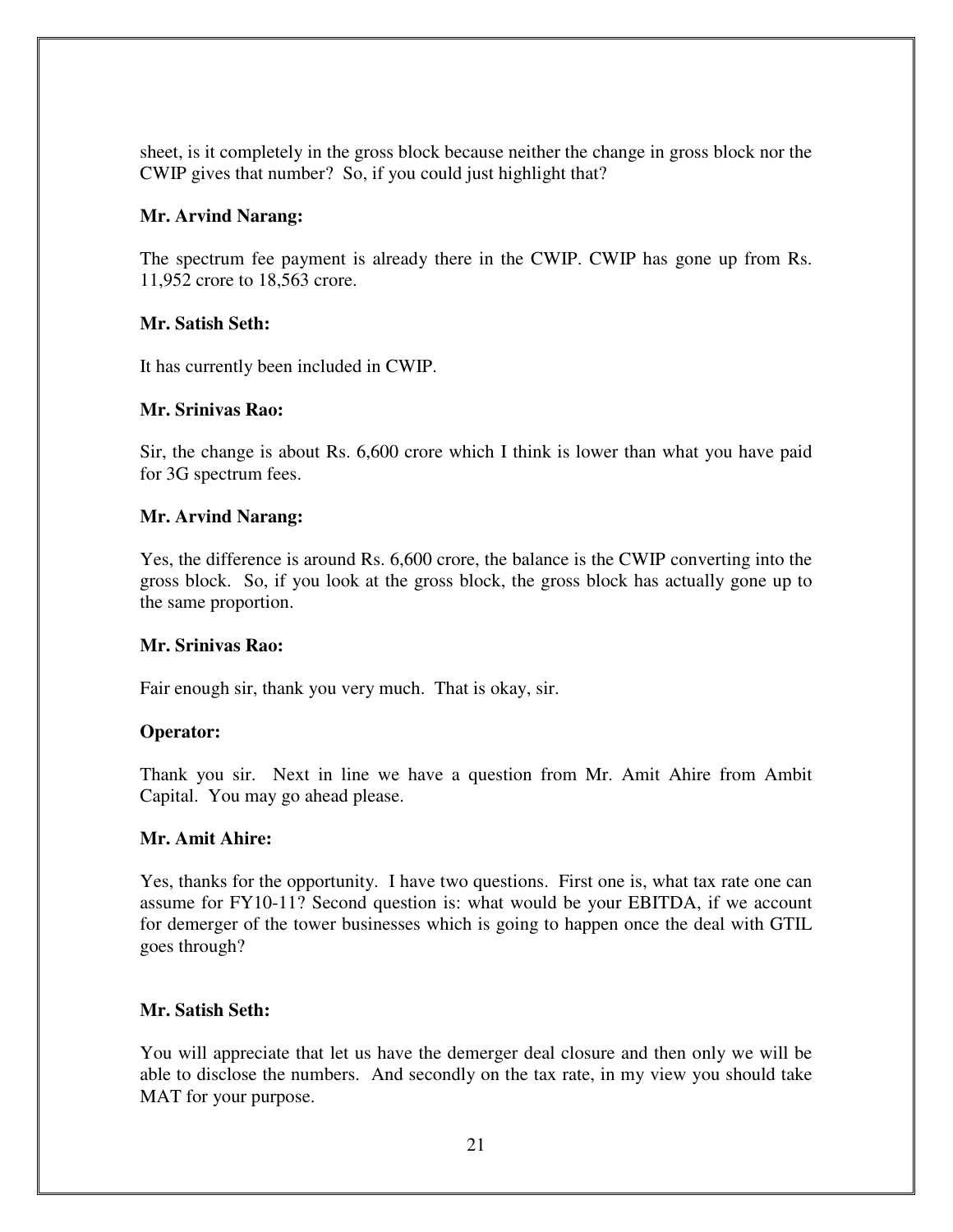#### **Mr. Amit Ahire:**

Okay thanks.

## **Operator:**

Thank you sir. Next in line we have a question from Mr. Vikash Mantri from ICICI Securities. You may go ahead, please.

## **Mr. Vikash Mantri:**

Good evening sir. I have a question on the free minutes. We have seen the growth in MOUs over the last two quarters close to 6% whereas the industry has grown by 20% and you have said that in the last two quarters itself we have taken this initiative of removing the free minutes and we have achieved close to  $50\%$  in that. So, will it be fair to say that another 12 to 15 billion minutes is the free minutes lying in the network which we would like to correct going forward?

# **Mr. Syed Safawi:**

Vikas, the way the industry works you would know that it will never be in a situation probably where there will be no free minutes. There will always be promotions happening in the market on full talk time and so on; so there will be an element of free minutes with any telecom player. It is how you play on quality of minutes. We have already said that we are clearly focused on quality of operations and quality of minutes driven by paid usage and that is going to be focus for us. It is never going to be a zero situation; there will always be a play in the market. We will be competitive marked to market wise and will ensure that we manage our RPM as well as minutes growth in a balanced manner so that it drives into our bottom line.

# **Mr. Vikash Mantri:**

I agree with you sir, but we have been mentioning that we would like to grow our paid minutes similar to the industry level, which still means that there is some free minutes in the network which you are not comfortable with, so if you can quantify that?

# **Mr. Syed Safawi:**

It will not be fair to quantify for competitive reasons, because then you are disclosing a lot of your competitive offering. At the same time you can notice that our RPMs are in line with the market. So, it gives us the leverage to take on any competitive strategy that we wish to in a segment manner, and I think that is the strength that you should look at that we have acquired over the last two quarters.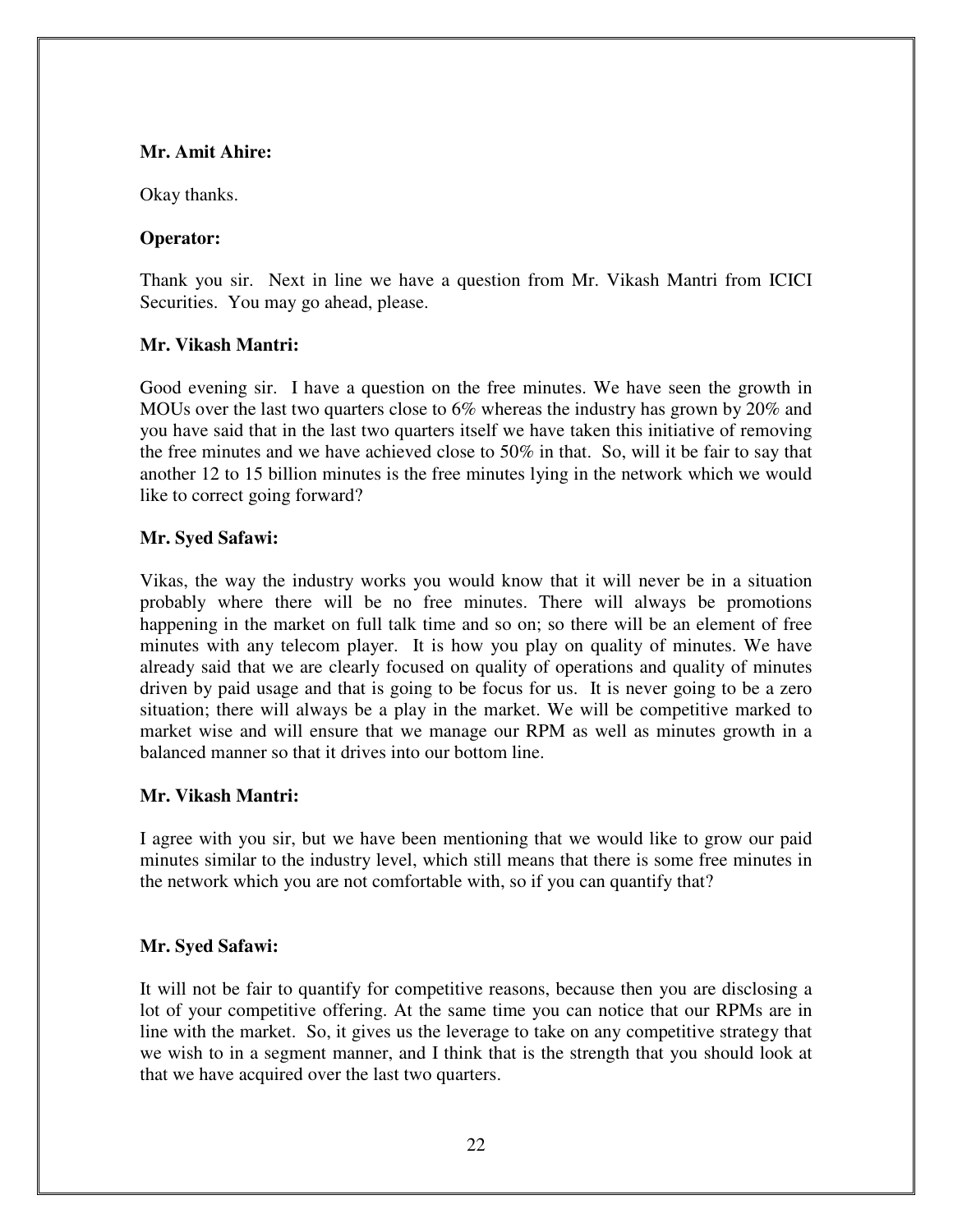#### **Mr. Satish Seth:**

In addition to what Syed has said, I think one should not be saying that the free minutes are in-built into the overall minutes. As a matter of fact what you should look at is that the RPM is healthy and we are able to now grow the minutes and the overall revenues with this particular base. So you can only look upon a higher revenue traction coming from overall build up of the ARPU and the total traffic.

## **Mr. Vikash Mantri:**

I appreciate this sir. Sir, another question on the DTH business, can you give us some numbers on our subscribers in that business and also what would be our share of net additions in the last one or two quarters?

#### **Mr. Satish Seth:**

When you start a new business, let it grow a little bit and at an appropriate time we will publish to you.

#### **Mr. Vikash Mantri:**

Okay. Sir, there is another question on the acquisition of the new business which is Digicable. If you can help us with some numbers and what are we paying going forward, we would be better able to value that business.

#### **Mr. Satish Seth:**

Once we consummate this transaction we will let you know and it will be accretive to RCOM shareholders.

#### **Mr. Vikash Mantri:**

Okay, sir. Thanks.

#### **Mr. Satish Seth:**

Thank you.

#### **Operator:**

Thank you sir. Next in line we have a question from Mr. Shobhit Khare from Motilal Oswal Securities. You can go ahead please.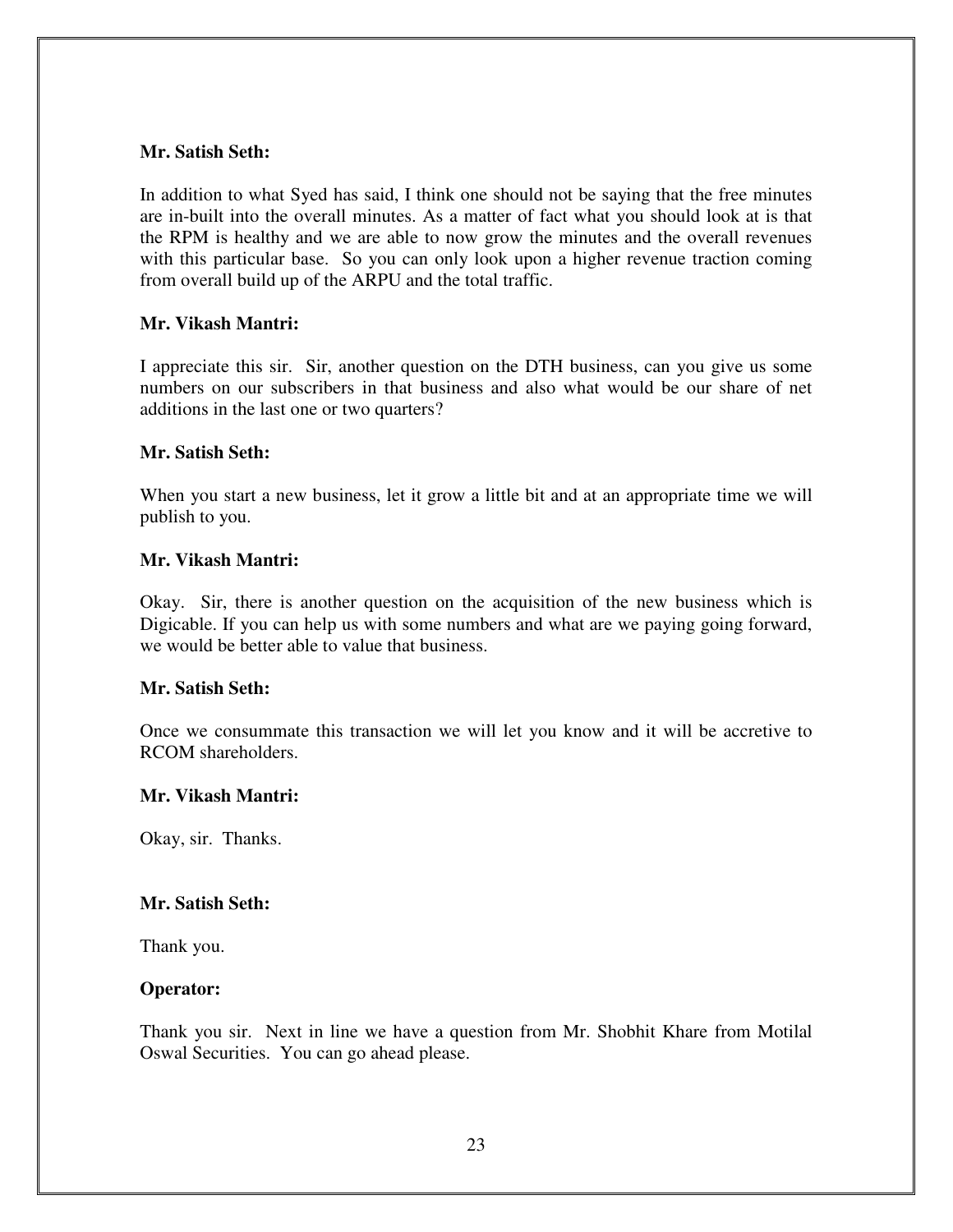## **Mr. Shobhit Khare:**

Good evening and thanks for the opportunity. My question is if we exclude the lower free minutes then what could have been the RPM decline for us because reported RPM is up around  $1\%$  or what could have been the traffic growth if we had excluded these lower free minutes? And the second question is on the access costs, which is up around 8.4% on a quarter on quarter basis with flat revenue growth. So, is it driven by more off net or ILD minutes? Can you just add some color on that?

## **Mr. Syed Safawi:**

Shobhit, I will give you two lenses to look at your question. One is that over the last two to three quarters we have bridged the gap in RPM versus the other industry players by 8 to 10 paise. Today all the industry players are in the same RPM band of 44 to 45 paise . I think you should recognize that the quality work is happening on driving paid usage and quality of minutes. Now look through the second lens, which is, going forward we are in a competitive situation where we can take on all competitive intensity marked to market and respond and grow minutes and paid minutes as the market grows. We can now better leverage this position that we have acquired through a lot of strategic intervention over the last two to three quarters. I think those are the two lenses you should look at rather than get into numbers and details.

# **Mr. Shobhit Khare:**

Okay. So, would there be some pressure on RPM going ahead because now we do not have this kind of a question going forward?

# **Mr. Syed Safawi:**

I think look at it from improving the quality of minutes that we are driving and now we driving better paid minutes of usage as a business, and that is what is now helping us in maintaining the EBIDTA. Also, if you see our wireless EBITDAs have been held actually, despite all this tariff cuts in the industry, while a lot of other players have seen a decline. So that is now creating a healthy business for us.

# **Mr. Satish Seth:**

Let me add one more thing to you for better clarity. The gap between RCOM and the other incumbent operator was very large in the RPM. Having bridged that we have brought ourselves to the same level of platform which gives us an adequate and effective opportunity to compete in the market place with the same intensity and therefore continue to grow the business. So, it is a very positive development which gives us lot of confidence and comfort to continue to grow the overall business.